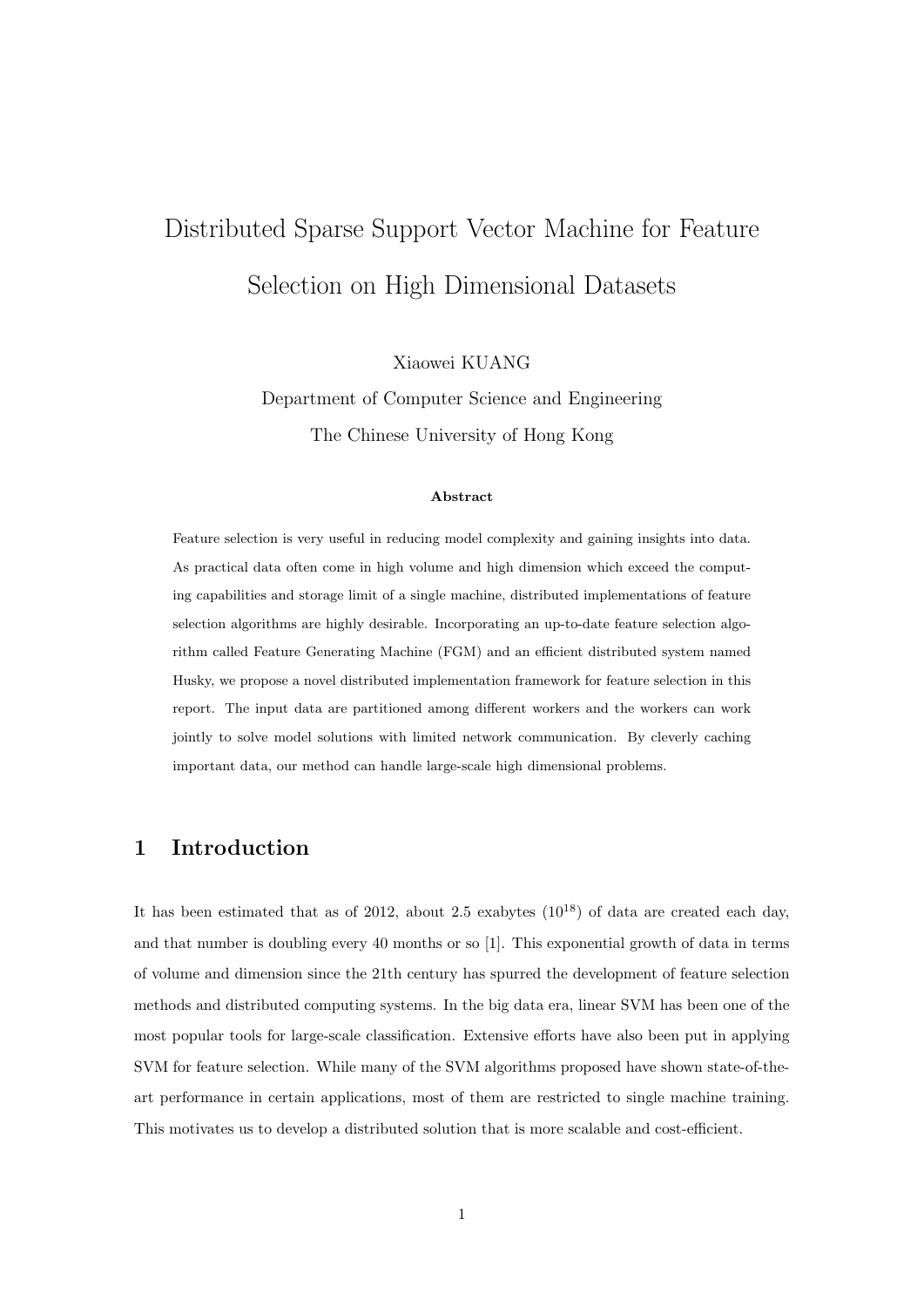In a Machine Learning setting, feature selection refers to the process of selecting a subset of relevant features from the input data. Feature selection is useful in a number of ways [2]: First, it helps us visualize and understand the data better. Second, it alleviates the curse of dimensionality problem present in many real-world problems, which leads to a more accurate predictor. Third, as a dimension reduction technique, it significantly reduces the size of the input data by eliminating irrelevant features, which gives rise to faster and more cost-effective predictors in terms of time complexity and space requirement. To name one concrete example, consider the text classification problem: an input instance (document) lies in a feature space of dimension the size of the vocabulary containing word frequency count, which can count to millions! Recently, many features selection methods using SVM have been proposed. Many of them achieve the goal of feature selection through sparsity regularization. Instead of using the  $l_2$ -norm regularizer( $\|\boldsymbol{w}\|_2^2$ ), which results in non-sparse solutions, regularizers such as  $l_0$ -norm regularizer( $\|\boldsymbol{w}\|_0$ ) [3] and  $l_1$ -norm regularizer( $\|\bm{w}\|_1$ ) [4] are employed. While the above algorithms are good for enforcing sparsity in the solutions, they are computationally more expensive than  $l_2$  regularization even after convex relaxation. Besides sparse regularization, an effective wrapper feature selection method Recursive Feature Elimination (SVM-RFE) was proposed [5], which recursively trains a classifier, ranks all features according to some criteria and eliminates features that have lowest ranking. While this method has achieved state of the art performance on gene selection, it is computationally expensive and may even be infeasible for high dimensional problem. To address such a problem, a Feature Generating Machine(FGM) method was proposed [6], which iteratively generates a subset of most violated features and solve the resulting Multiple Kernel Learning (MKL) problem. We will base our distributed support vector machine algorithms on the Feature Generating Machine Algorithm in this report.

To deal with the challenges presented by the huge volume of data, many general purpose distributed computing systems such as Spark [7], Dryad [8] and Hadoop [9] were developed. These systems allow programmers to express the application logic in simple coarse-grained primitives like map and reduce, which simplifies programming for distributed algorithms. But these coarsegrained programming paradigms often do not result in efficient program. For example, a MapReduce program often has to dump the data to the distributed file system, load them into the main memory, parse the data, do the computation, dump the data back to the distributed file system and repeat the process again. As this process involves a lot of unnecessary disk IO, network traffic and serialization/deserialization, the program becomes very inefficient. To address these inefficiencies, programmers often need to resort to more sophisticated domain-specific languages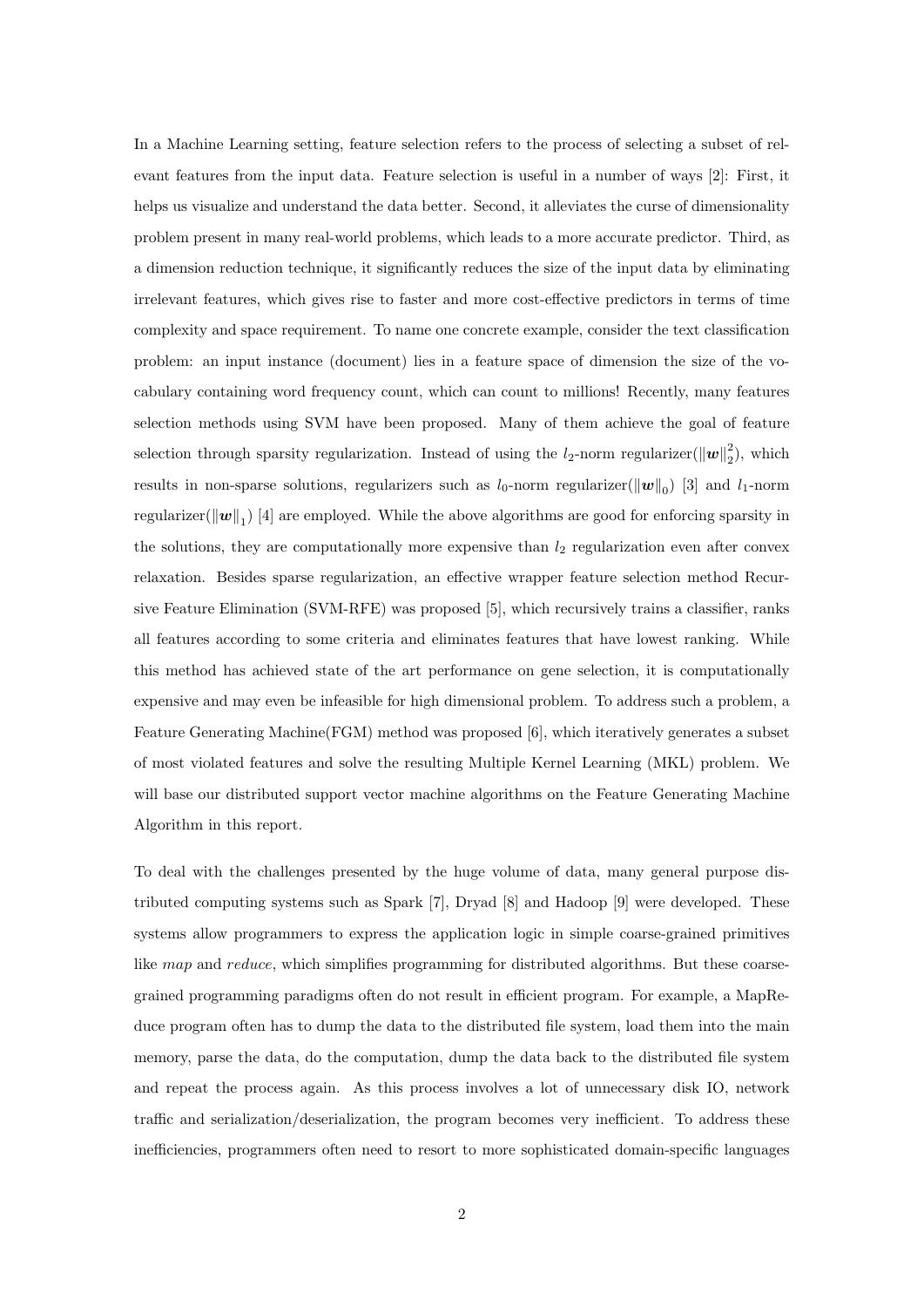(DSLs), which raises development cost. This problem motivates the development of Husky, an efficient and expressive distributed computing system designed to strike a better balance between the efficiency and development cost problems mentioned above. There are several features that make Husky attractive as a distributed computing framework. First, Husky is good for interactive data analysis. User can easily perform exploratory data analysis on Husky by using scripting language. Second, Husky is designed to cooperate with the Hadoop ecosystem. This makes Husky attractive because HDFS and Hive are now the dominating big data systems in industry. Third, Husky provides an expressive and user-friendly Application Programming Interface (API). User only needs to understand a few core concepts such as *Object List*, *Channel*, *Aggregator* and *list\_execute* to write sophisticated and powerful distributed program. Fourth, Husky is fault-tolerant and easily scalable. Machine failure and growth of computing cluster are handled seamlessly by the runtime "Master" in Husky. Last but not least, Husky can easily outperform computing system that offers coarse-grained primitives and is able to achieve similar or even better performance compared with domain-specific systems[10].

In this report, we propose a distributed version of the FGM algorithm described in [11]. It iteratively generates a pool of violated sparse feature subsets and solves the resulting MKL problem. Adapting the algorithm in [12] to our problem, we are able to divide the original MKL problem into several MKL problems of smaller instances and solve them distributively using a simple and efficient coordinate descent method [13]. The rest of this report is organized as follows. Section 2 gives an introduction to SVM, Sparse SVM and Husky. Section 3 describe our algorithm Distributed Sparse SVM. The last section gives a summary and remark of our algorithm.

# 2 Background

# 2.1 Support Vector Machine

Support Vector Machine (SVM) [14] is one of the most often used supervised learning algorithms for pattern recognition. A SVM for binary classification aims to learn a separating hyperplane that maximizes the margin between two classes of data. In a typical machine learning setting, given a labeled training set  $\{x_i, y_i\}_{i=1}^n$ , where  $x_i \in \mathbb{R}^m$  is the m-dimensional input and  $y_i \in \{+1, -1\}_{i=1}^n$ is the output label, we learn a m-dimensional decision hyperplane  $f(x) = w^T x$  that maximizes the margin  $\frac{1}{\|\mathbf{w}\|_2^2}$ , or equivalently, minimizes the  $l_2$  norm  $\|\mathbf{w}\|_2^2$  of the normal of the hyperplane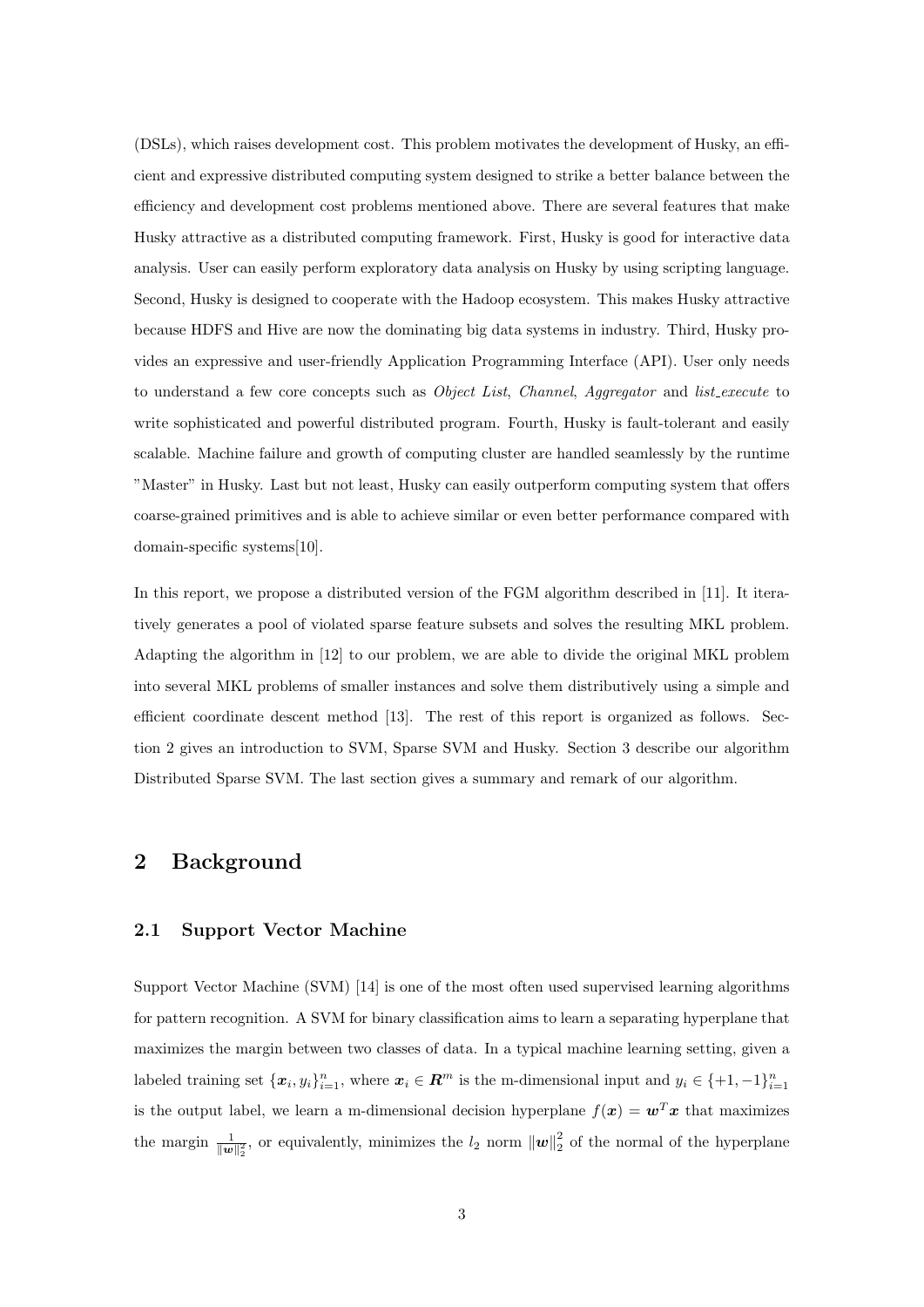such that all positive data lie on one side of the plane and all the negative data lie on the other side of the hyperplane (as shown in Figure 1). Then the parameter  $w$  can be found by solving the following optimization problem.

$$
\min_{\mathbf{w}} \quad \frac{1}{2} \|\mathbf{w}\|_2^2 \qquad s.t. \quad y_i \mathbf{w}^T \mathbf{x}_i \geqslant 1, \quad i = 1, \dots, n \tag{1}
$$

The inequality specified above constrains the hyperplane to pass through the origin. In order to solve this problem, we can add a bias term b in the hyperplane by changing the input instance  $x$ and parameter  $w$  as the following [13]:

$$
\boldsymbol{x}_i^T \leftarrow [\boldsymbol{x}_i^T, 1] \qquad \qquad \boldsymbol{w}_i^T \leftarrow [\boldsymbol{w}_i^T, b] \tag{2}
$$

However, if the input data are not linearly separable, the constraints in equation (1) can not all be satisfied. To tackle this hard margin problem, slack variables are introduced to loosen the inequality constraints and we can reformulate the problem as a soft margin maximization problem:

$$
\min_{\mathbf{w}} \quad \frac{1}{2} ||\mathbf{w}||_2^2 + \frac{C}{2} \sum_{i=1}^n \xi_i^2 \qquad s.t. \quad y_i \mathbf{w}^T \mathbf{x}_i \geq 1 - \xi_i, \quad i = 1, ..., n \qquad (3)
$$

With  $\xi_i$ , we allow an input instance  $x_i$  to violate the original hard margin constraint but penalize such violations by adding a positive term  $\frac{C}{2}\xi_i^2$  to the objective function. The parameter C is called the slack trade off. A smaller  $C$  allows more points to be misclassified and a greater  $C$  forces the margin to become "harder". The loss function we use here is called square hinge loss, taking the form  $loss(w, x_i, y_i) = max(1 - y_i w^T x_i, 0)^2$ . Another often used loss function in training a SVM is hinge loss, which is in the form  $loss(w, x_i, y_i) = max(1 - y_i w^T x_i, 0)$ . These two functions are used because they are both convex functions, which is a desired property in an optimization problem. In addition to being a linear classifier, SVM can also be used to model nonlinear relationship by using the kernel trick. The idea stems from the fact that when formulated in its dual form (see the next subsection), the objective function can be written as a linear combination of the dot product  $\langle x_i, x_j \rangle$ , which can be viewed as the similarity between instance  $x_i$  and instance  $x_j$ [15]. Therefore, we can replace  $x_i^T x_j$  with a Kernel function  $K(x_i, x_j) = \phi(x_i)^T \phi(x_j)$ , where  $\phi: \mathcal{X} \to \mathcal{Z}$  is a mapping from feature space X onto another feature space Z. Then a linear SVM corresponds to the Kernel  $K(\boldsymbol{x}_i, \boldsymbol{x}_j) = \boldsymbol{x}_i^T \boldsymbol{x}_j$ . One commonly used Kernel is the Gaussian Kernel  $K(\bm{x}_i, \bm{x}_j) = exp(-\gamma ||\bm{x}_i - \bm{x}_j||^2)$ . Since the Taylor expansion of a function allows us to indefinitely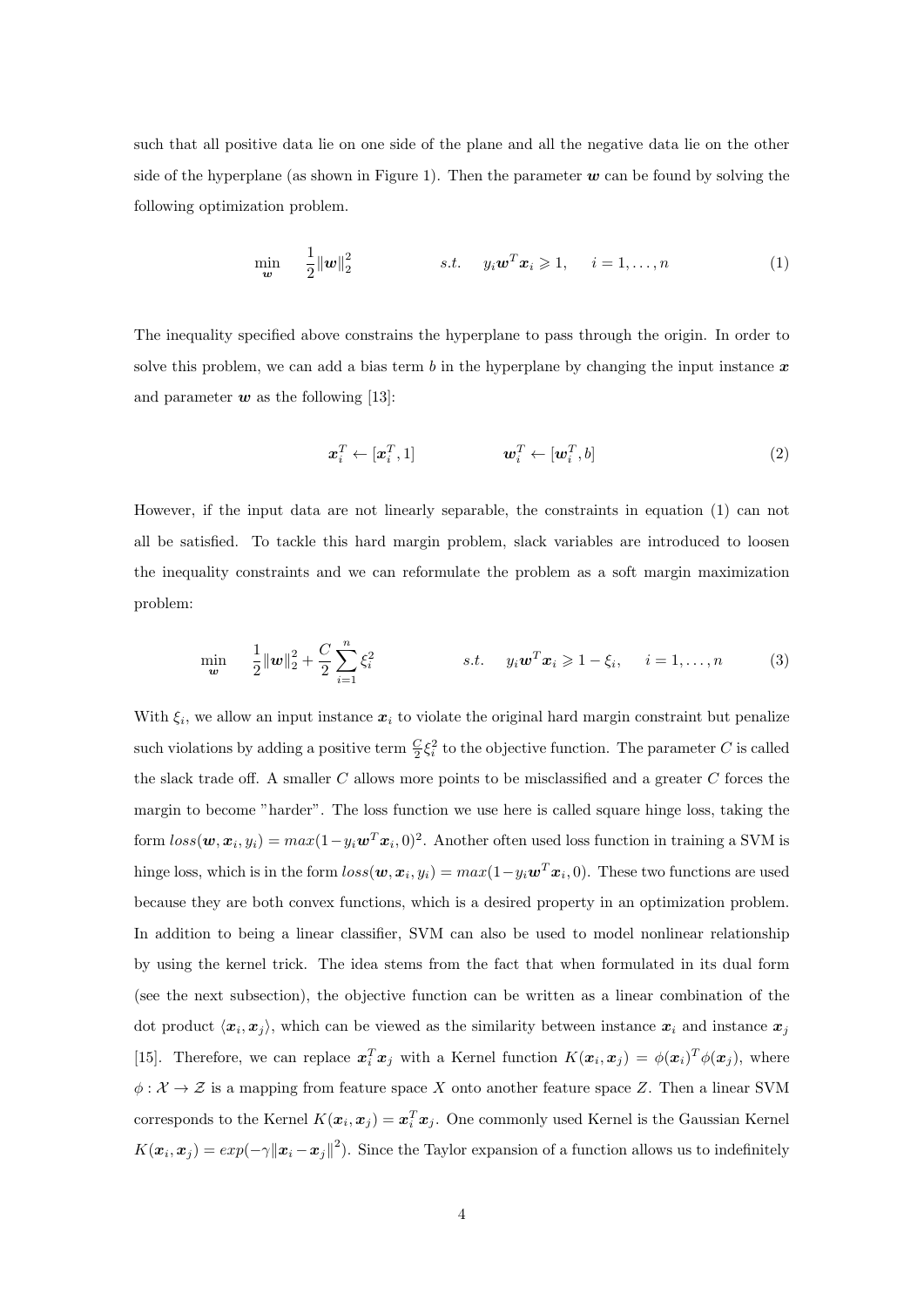

Figure 1: Figure 1. The solid line in the middle is the hyperplane that separates the positive(+) data points from the negative(-) data points. The circled points that lie on the dashed line are called support vectors.

approximate a continuous function by adding high order polynomial term, with each polynomial representing a new dimension, the Gaussian Kernel allows us to map our our data from the original n-dimensional feature space onto a feature space of infinite dimension without explicitly calculating the dot product in the infinite-dimensional space. One important consequence of this mapping is that if the input data are not linearly separable in its original feature space, we can always map it onto a feature space of higher dimension to make it separable by a hyperplane in the higher dimensional feature space. But consideration must be given to input data with noisy features, in which case such a method may not generalize well.

# 2.2 Sparse SVM

# 2.2.1 Primal and Dual formulation of Sparse SVM

Following the notation in [11], we denote  $A \odot B$  to be the elementwise product between two vectors/matrices A and B. To obtain a sparse parameter w of SVM, a 0-1 control vector  $\boldsymbol{d} =$  $[d_1, \dots, d_m]^T \in \mathcal{D}$  is introduced to control which features get selected. The decision hyperplane thus becomes:  $f(x) = \boldsymbol{w}^T x = (\tilde{\boldsymbol{w}} \odot \boldsymbol{d})^T x = \tilde{\boldsymbol{w}}^T (\boldsymbol{x} \odot \boldsymbol{d}), \text{ where } \mathcal{D} = \{ \boldsymbol{d} \vert \sum_{j=1}^m \leqslant B, d_j \in \{0,1\}, j = 1, 2, \ldots, m\}$  $1, \dots, m$  is the domain of d, and B controls the sparsity of d. Using square hinge loss, the objective function of Sparse SVM can be formulated as:

$$
\min_{\mathbf{d}\in\mathcal{D}}\min_{\tilde{\mathbf{w}},\xi} \quad \frac{1}{2}\|\tilde{\mathbf{w}}\|_2^2 + \frac{C}{2}\sum_{i=1}^n\xi_i^2 \qquad s.t. \quad y_i\tilde{\mathbf{w}}^T(\mathbf{x}_i\odot\mathbf{d}) \geqslant 1-\xi_i, i=1,\cdots,n \qquad (4)
$$

To derive its dual form, we introduce one Lagrange multiplier for each constraint. Let  $\mathcal{L}(\tilde{\boldsymbol{w}}, \boldsymbol{\xi}, \boldsymbol{\alpha}) =$  $\frac{1}{2} \|\tilde{\boldsymbol{w}}\|_2^2 + \frac{C}{2} \sum_{i=1}^n \xi_i^2 - \sum_{i=1}^n \alpha_i (y_i \tilde{\boldsymbol{w}}^T(\boldsymbol{x}_i \odot \boldsymbol{d}) - 1 + \xi_i),$  where  $\boldsymbol{\alpha} = [\alpha_1, \cdots, \alpha_n]^T$  is a vector of dual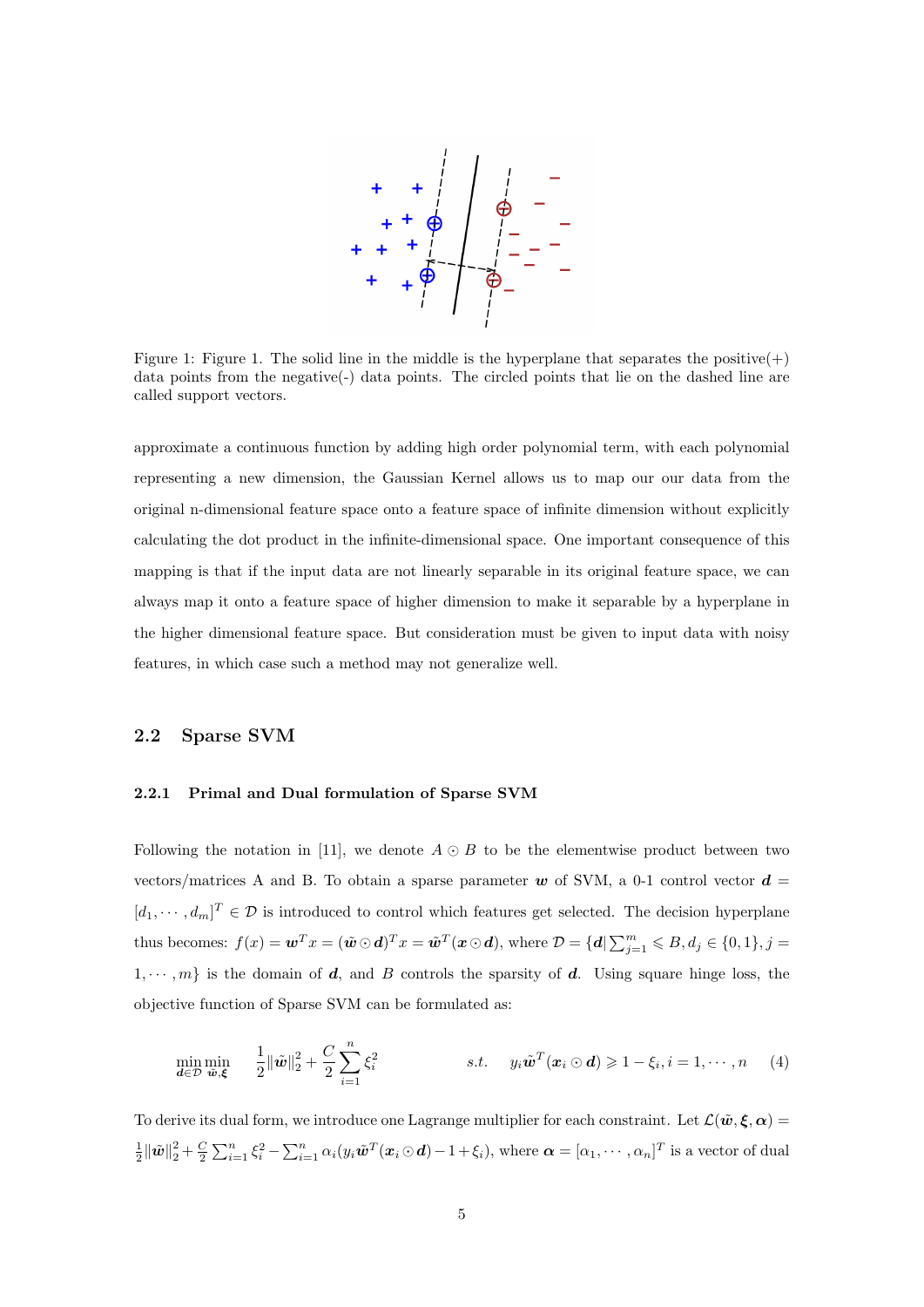variables for the inequality constraints and  $\boldsymbol{\alpha} \in \mathcal{A}, \mathcal{A} = {\alpha | \alpha_i \geqslant 0, i = 1, \cdots, n}$ , it can be seen that,  $\epsilon$ 

$$
\max_{\alpha \in \mathcal{A}} \mathcal{L}(\tilde{\boldsymbol{w}}, \boldsymbol{\xi}, \alpha) = \begin{cases} \infty & \text{if some constraints are violated} \\ \frac{1}{2} {\|\tilde{\boldsymbol{w}}\|_2^2} + \frac{C}{2} \sum_{i=1}^n \xi_i^2 & \text{otherwise} \end{cases}
$$

If a parameter candidate  $\tilde{w}$  violates some constraints, then  $\mathcal{L}(\tilde{w}, \xi, \alpha) = \infty$  and such a solution will not be chosen when we want to minimize over  $\tilde{w}$ . Hence (4) is equivalent to

$$
\min_{\mathbf{d}\in\mathcal{D}}\min_{\tilde{\mathbf{w}},\xi}\max_{\mathbf{\alpha}\in\mathcal{A}} \quad \frac{1}{2}\|\tilde{\mathbf{w}}\|_2^2 + \frac{C}{2}\sum_{i=1}^n\xi_i^2 - \sum_{i=1}^n\alpha_i(y_i\tilde{\mathbf{w}}^T(\mathbf{x}_i\odot\mathbf{d}) - 1 + \xi_i)
$$

Since the maximum of the minimum of a function is always less than or equal to the minimum of the maximum of the same function, we have

$$
\max_{\alpha \in \mathcal{A}} \min_{\tilde{\boldsymbol{\psi}}, \xi} \frac{1}{2} \|\tilde{\boldsymbol{\psi}}\|_2^2 + \frac{C}{2} \sum_{i=1}^n \xi_i^2 - \sum_{i=1}^n \alpha_i (y_i \tilde{\boldsymbol{\psi}}^T(\boldsymbol{x}_i \odot \boldsymbol{d}) - 1 + \xi_i) \leqslant \min_{\tilde{\boldsymbol{\psi}}, \xi} \max_{\alpha \in \mathcal{A}} \frac{1}{2} \|\tilde{\boldsymbol{\psi}}\|_2^2 + \frac{C}{2} \sum_{i=1}^n \xi_i^2 - \sum_{i=1}^n \alpha_i (y_i \tilde{\boldsymbol{\psi}}^T(\boldsymbol{x}_i \odot \boldsymbol{d}) - 1 + \xi_i)
$$

According to Lagrange Duality theory, the above inequality satisfies with equality and we can solve (4) by solving the following:

$$
\min_{\mathbf{d}\in\mathcal{D}}\max_{\mathbf{\alpha}\in\mathcal{A}}\min_{\tilde{\mathbf{\omega}},\xi} \quad \frac{1}{2}\|\tilde{\mathbf{\omega}}\|_{2}^{2}+\frac{C}{2}\sum_{i=1}^{n}\xi_{i}^{2}-\sum_{i=1}^{n}\alpha_{i}(y_{i}\tilde{\mathbf{\omega}}^{T}(\mathbf{x}_{i}\odot\mathbf{d})-1+\xi_{i})
$$
(5)

Taking the above objective function with respect to  $\tilde{\boldsymbol{w}}$  and  $\xi$ , setting them to 0, we have

$$
\tilde{\boldsymbol{w}} = \sum_{i=1}^n \alpha_i y_i (\boldsymbol{x}_i \odot \boldsymbol{d}) \qquad \alpha_i = C \xi_i, i = 1, \cdots, n
$$

Substitute the above back to (5), we get the dual form of the SSVM problem as follows. Notice how the objective function is expressed as a linear combination of the dot product  $\langle x_i, x_j \rangle$  as mentioned in section 2.1.

$$
\min_{\mathbf{d}\in\mathcal{D}} \max_{\mathbf{\alpha}\in\mathcal{A}} \quad -\frac{1}{2} \|\sum_{i=1}^{n} \alpha_i y_i (\mathbf{x}_i \odot \mathbf{d})\|^2 - \frac{1}{2C} \mathbf{\alpha}^T \mathbf{\alpha} + \mathbf{e}^T \mathbf{\alpha} \tag{6}
$$

According to the convex relaxation in [11], (6) can be written as a MKL problem

$$
\max_{\mu \in \mathcal{M}} \min_{\alpha \in \mathcal{A}} f^{\mathcal{D}}(\alpha, \mu) = \frac{1}{2} \alpha^{T} Y \left( \sum_{d^{t} \in \mathcal{D}} \mu_{t} X_{t} X_{t}^{T} + \frac{1}{C} I \right) Y \alpha - e^{T} \alpha \tag{7}
$$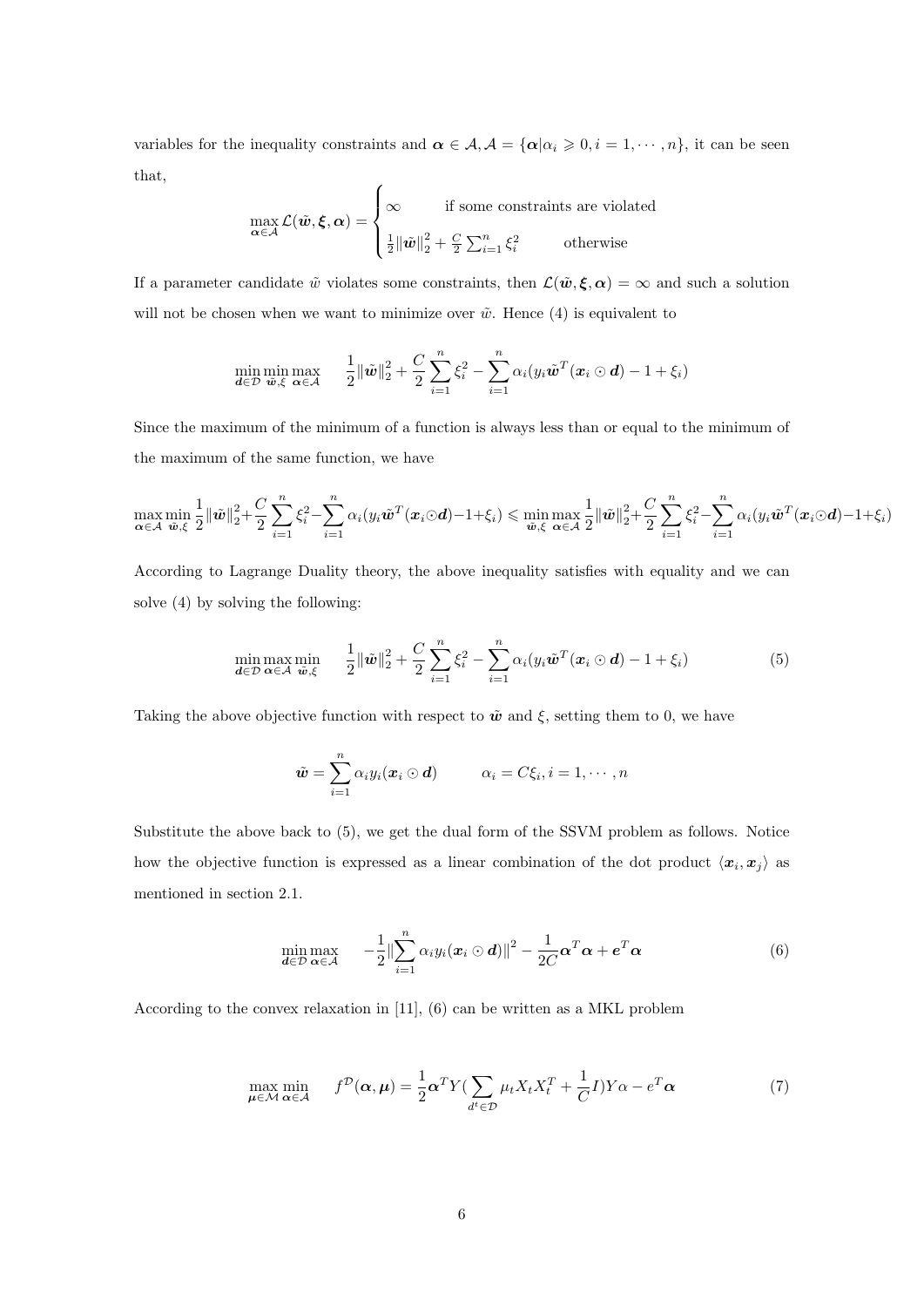Or equivalently,

$$
\max_{\boldsymbol{\mu} \in \mathcal{M}} \min_{\boldsymbol{\alpha} \in \mathcal{A}} f^{\mathcal{D}}(\boldsymbol{\alpha}, \boldsymbol{\mu}) = \frac{1}{2} \boldsymbol{\alpha}^{T} \bar{Q} \boldsymbol{\alpha} - e^{T} \boldsymbol{\alpha}
$$

where  $\mathcal{M} = \{ \boldsymbol{\mu} | \boldsymbol{e}^T \boldsymbol{\mu} = 1, \boldsymbol{\mu} \geqslant 0 \}, \bar{Q} = Y (\sum_{d^t \in \mathcal{D}} \mu_t X_t X_t^T + \frac{1}{C} I) Y, X_t = [\boldsymbol{x_1} \odot \boldsymbol{d^t}, \cdots, \boldsymbol{x_n} \odot \boldsymbol{d^t}]^T$ and Y is a diagonal matrix such that  $Y_{ii} = y_i$ .

#### 2.2.2 Cutting Plane Algorithm

The overall algorithm for solving (7) is described in Algorithm 1 [11]. We denote the subset of constraints by  $\mathcal{C} \subset \mathcal{D}$ . First the vector of dual variables  $\alpha$  is initialized to  $\frac{1}{n}$ **1**. We then find the most violated  $\hat{d} \in \mathcal{D}$  and initialize the working set  $\mathcal{C} = {\hat{d}}$ . To solve the MKL problem, we use an efficient method called SimpleMKL[16]. We fix  $\mu$  and run SVM solver to update  $\alpha$  one step. Then we fix  $\alpha$  and update  $\mu$  one step. This iterative updating procedure of  $\alpha$  and  $\mu$  is repeated until the MKL problem converges. Then the next most violated constraint  $d$  is calculated and added to  $\mathcal{C}$ . This process is repeated until the termination criterion is met. To find the most violated constraint, the constraint that has the highest feature score given the current values of  $\alpha$ , we denote  $c_j = \sum_{i=1}^n \alpha_i y_i x_{ij}$  and sort the  $c_j$ s in descending order and set the first B numbers corresponding to  $d_j$  to 1 and the rests to 0.

# 2.2.3 Prediction

When the algorithm converges, the decision function can be obtained by  $f(x) = \sum_{d^t \in \mathcal{D}} \sum_{i=1}^n \alpha_i y_i(x_i \odot x_i)$  $(\bm{d^t})^T\bm{x} = \sum_{i=1}^n \alpha_i y_i (\bm{x}_i \odot \tilde{\bm{d}})^T x,$  where  $\tilde{\bm{d}} = \sum_{\bm{d^t} \in \mathcal{D}} \mu_t \bm{d^t}$ 

| <b>Algorithm 1</b> The cutting plane algorithm for FGM                                           |  |
|--------------------------------------------------------------------------------------------------|--|
| 1. Initialize $\alpha$ 11. Eind the meet violeted $\hat{J}$ and $\alpha t$ $\beta$ ( $\hat{J}$ ) |  |

1: Initialize  $\alpha = \frac{1}{n} \mathbf{1}$ . Find the most violated  $\hat{d}$ , and set  $\mathcal{C} = {\hat{d}}$ 

2: Run MKL solver to solve for  $\alpha$  and  $\mu$ 

- 3: Find the most violated  $\hat{d}$  and set  $\mathcal{C} = \mathcal{C} \cup \hat{d}$
- 4: Repeat step 2-4 until convergence

# 2.3 Simple MKL

To solve Multiple Kernel Learning probelm like problem7, an efficient algorithm called SimpleMKL [16] has been proposed. Formally, the Multiple Kernel Learning problem corresponds to the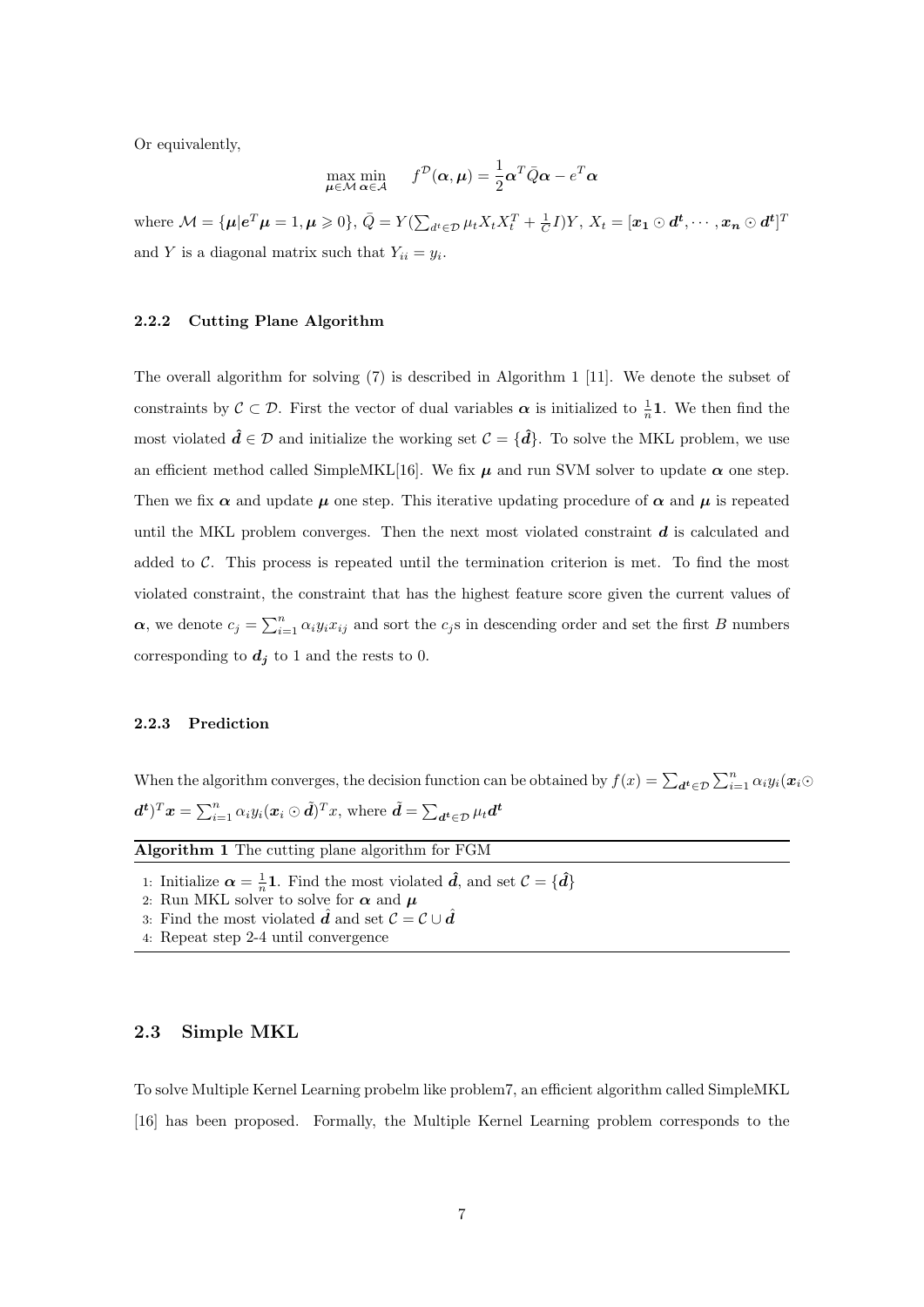following primal optimization problem:

$$
\begin{aligned}\n\underset{f_m, b, \xi, \mathbf{d}}{\text{minimize}} & \quad \frac{1}{2} \sum_m \frac{1}{d_m} ||f_m||_{\mathcal{H}_m}^2 + C \sum_{i=1}^n \xi_i \\
\text{subject to} & \quad y_i(\sum_m f_m(x_i) + b) \ge 1 - \xi_i, \qquad \forall i \\
& \quad \xi_i \ge 0 \qquad \forall i \\
& \quad \sum_m d_m = 1, \qquad d_m \ge 0, \qquad \forall m\n\end{aligned}
$$

where  $\mathcal{H}_m$  defines a space that is associated with a particular kernel  $K_m$  and  $d_m$  can be understood to be the weight of a particular kernel in the decision function. To solve the above, a constrained optimization problem is proposed:

minimize 
$$
J(\boldsymbol{d})
$$
 subject to  $\sum_{m=1}^{M} d_m = 1, d_m \ge 0$   $m = 1, \dots, M$  (8)

where  $J(\boldsymbol{d})$  is the optimal value of the following SVM problem

$$
\begin{aligned}\n\min_{f_m, b, \xi} \text{minimize} & \frac{1}{2} \sum_m \frac{1}{d_m} ||f_m||_{\mathcal{H}_{\mathfrak{P}}}^2 + C \sum_{i=1}^n \xi_i \\
\text{subject to} & y_i(\sum_m f_m(\mathbf{x}_i) + b) \ge 1 - \xi_i, \quad \forall i \\
& \xi_i \ge 0 \quad \forall i\n\end{aligned} \tag{9}
$$

Thus the above can be solved using the following iterative procedure. First a SVM solver is invoked to solve the SVM problem (9), then reduced gradient method is used to find a feasible descent direction for  $d$ , followed by a line search for the optimal step size. The above iterative process is repeated until the duality gap of the Multiple Kernel Learning problem is within a tolerable threshold. Note in order to ensure the equality constraint  $\sum_{m=1}^{M} d_m = 1$  and the positivity constraint  $d_m \geq 0$ , reduced gradient method is used instead of a normal gradient method. In particular, the reduced gradient of  $J(\boldsymbol{d})$  denoted by  $\nabla_{red}J$  has the following components:

$$
[\nabla_{red} J]_m = (\frac{\partial J}{\partial d_m} - \frac{\partial J}{d_u}) \quad \forall m \neq u
$$

$$
[\nabla_{red} J]_u = \sum_{m \neq u} (-\frac{\partial J}{\partial d_m} + \frac{\partial J}{\partial d_u})
$$

where u can be any one of  $1, \dots, M$ . Since  $\gamma \sum_{m \neq u} \frac{\partial J}{\partial d_m} - \frac{\partial J}{\partial d_u} + \gamma \sum_{m \neq u} -\frac{\partial J}{\partial d_m} + \frac{\partial J}{\partial d_u} = 0$  for all possible step size  $\gamma$ , the equality constraint is satisfied. To ensure that the positivity constraint is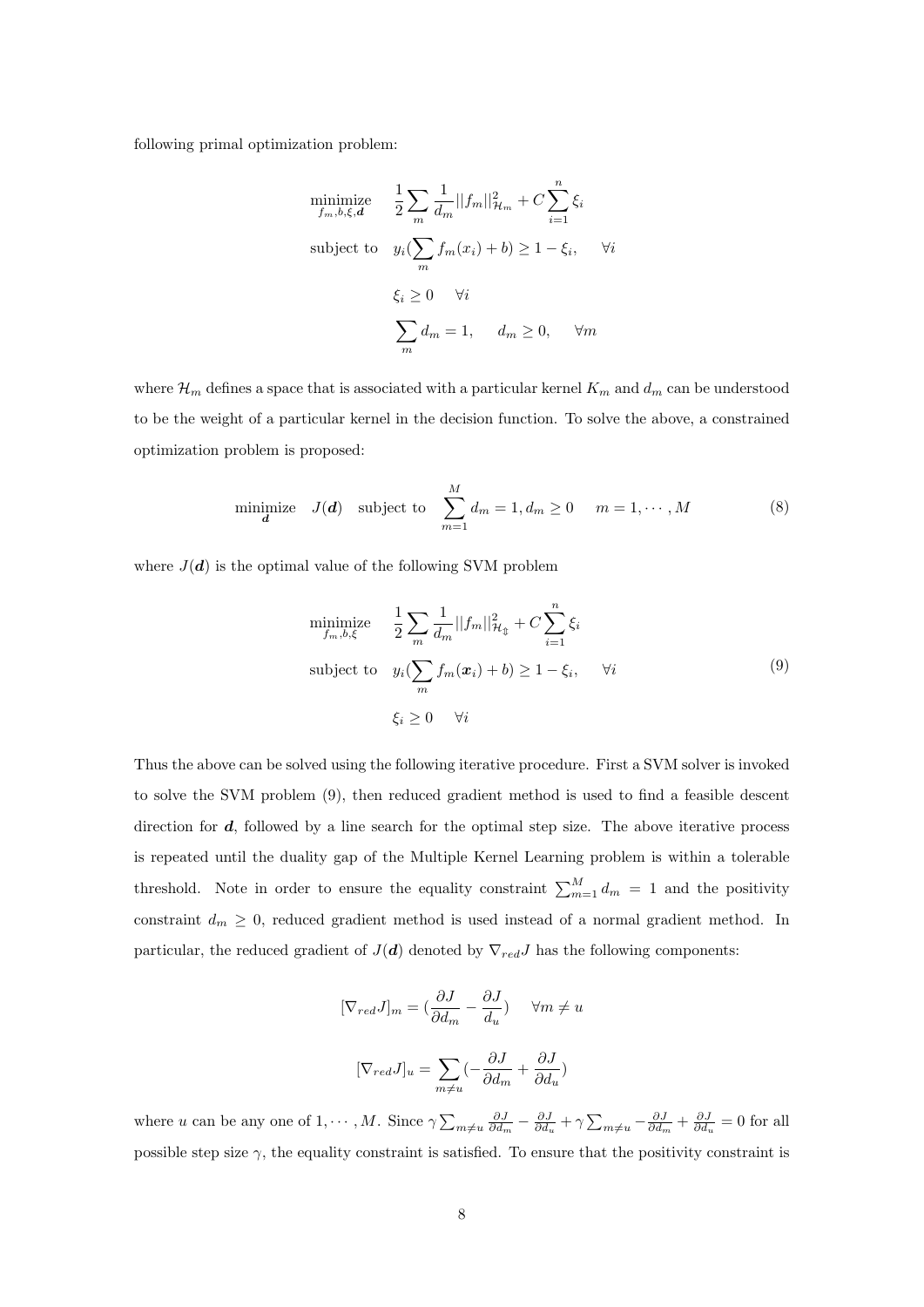preserved, a feasible descent direction D can be found by projecting the reduced gradient to the feasible domain:

$$
D_m = \begin{cases} 0, & \text{if } d_m = 0 \text{ and } \frac{\partial J}{\partial d_m} - \frac{\partial J}{\partial d_u} \ge 0 \\ -\frac{\partial J}{\partial d_m} + \frac{\partial J}{\partial d_u}, & \text{if } d_m > 0 \text{and } m \ne u \\ \sum_{v \ne u, d_v \ge 0} (\frac{\partial J}{\partial d_v} - \frac{\partial J}{\partial d_u}) & \text{if } m = u \end{cases}
$$
(10)

The above simply says that if an entry  $d_m$  is equal to 0 and its reduced gradient is non-negative (negative of reduced gradient is positive), then we need to project its descent direction to be 0 indicating that it is already at its optimum. Otherwise we set its descent direction to be its reduced gradient. With the descent direction available, one can perform a simple step size search to find the optimal step size and update  $d$ . A detailed algorithm adapted to the setting of this report will be shown in section 3.

## 2.4 Core Concepts in Husky

Husky follows a master-slave architecture. One Husky cluster is made up of a master, which is responsible for load balancing and coordination between workers, and multiple workers which can reside in one or multiple machines. Below is a description of the four most important concepts in Husky.

Object List is the primary data abstraction in Husky, where user-defined objects can be stored. In a distributed setting, Object List is a distributed abstraction of objects. When writing the program, users can treat the Object List as a single array of object when in fact it is distributed among different workers, with each worker storing a portion of the list. This is a very useful abstraction as users can write a distributed program as if he/she is writing a single machine program.

Channel is another important concept in Husky. It defines how Object Lists communicate with each other. Messages, which can be any user-defined data types, are sent through channels to a distant location using the push function and are received through channels by a distant target using the get function.

Aggregator is a powerful allreduce like object designed for easily aggregating values from executors and broadcasting the aggregated values back to the executors.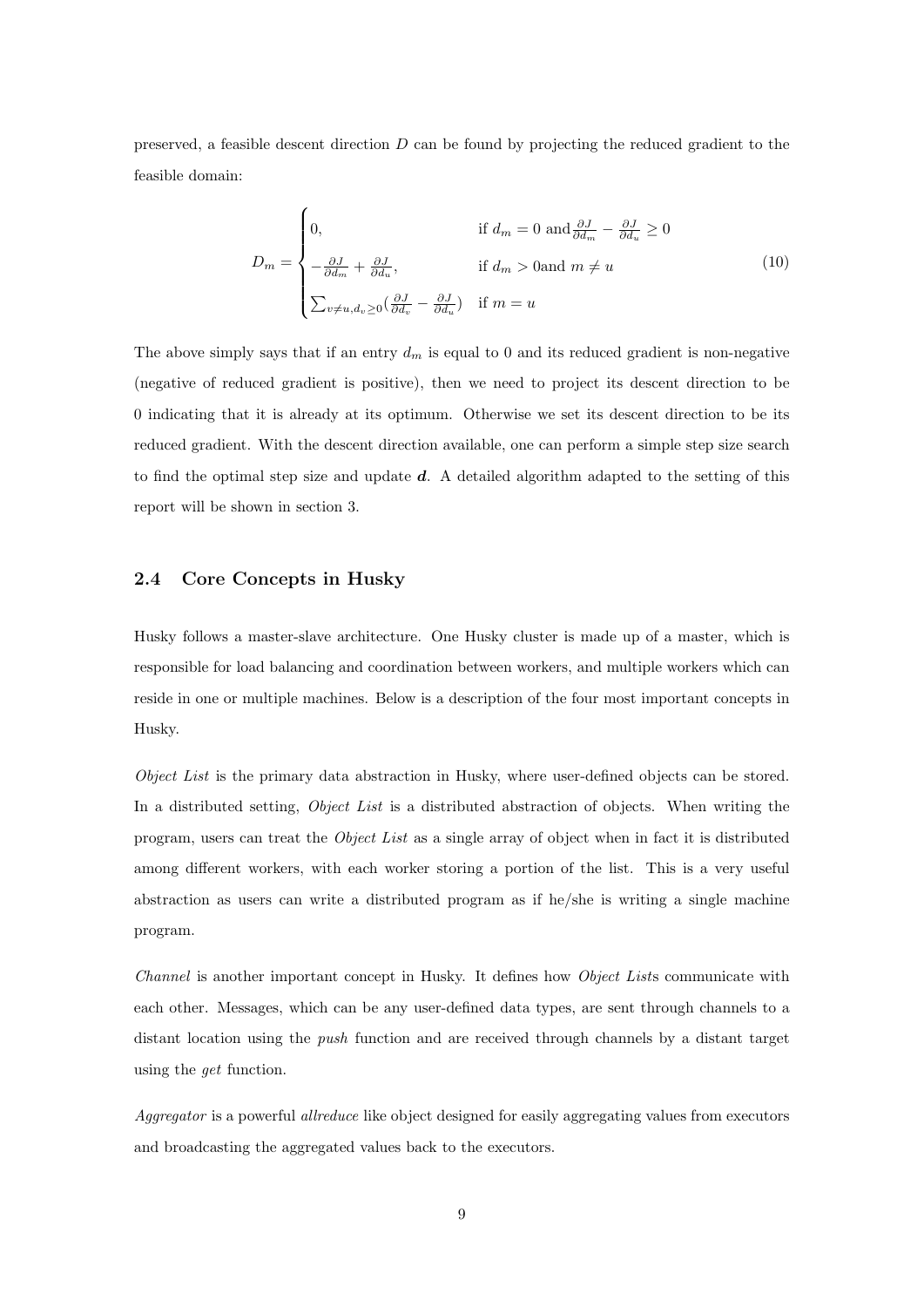list execute is the most important function provided by Husky. Synchronization of the above three concepts across different workers are done through *list\_execute*. Consider the following C++ example

f o r ( i n t i = 0 ; i < o b j L i s t . s i z e ( ) ; i++) s t d : : c ou t << o b j L i s t [ i ] . i d ( ) << s t d : : e n dl ;

The piece of code above can be easily expressed in a distributed setting in Husky as follows.

// o b j e c t s i n o b j L i s t r e s i d e i n d i f f e r e n t w o rke r s l i s t e x e c u t e ( o b j Li s t , [ ] ( Obj& ob j ) { l o g m s g ( ob j . i d ( ) ) ; } ) ;

As can be seen, even though the objects are distributed among different workers, we can use list execute to easily access the objects as if we are writing a simple for-loop. And most importantly, we have fine grained control at the level of objects instead of a coarse grained control at the level of tables like that provided by Spark[17] and Hive[18].

# 3 Distributed Feature Generating Machine

In this section, we present a distributed implementation framework for the Sparse SVM algorithm. Building on the communication pattern of Husky, we carefully investigate the mathematical relationship between different parameters and design a scheme that can coordinate different workers to jointly solve the Sparse SVM problem with low communication cost. We start by distributing the input data  $\{x_i, y_i\}_{i=1}^n$  among K workers. To make it clear, we introduce the following notation: Instances in machine k are denoted as  $\{(\bm{x}_i, y_i)\}_{i \in J_k}$  where  $J_k$  are disjoint sets such that  $\cup_{k=1}^K J_k = \{1, \dots, n\}$ .  $\mathcal{P}(\alpha) \equiv [-\alpha_1, \infty] \times \dots \times [-\alpha_n, \infty]$  is the feasible domain of  $\alpha$ .  $||u||_A^2 \equiv u^T A u$  for  $u \in R^t$  and  $A \in R^{t \times t}$ .  $v_{J_k}$  denotes the sub-vector of v that contains the coordinates in  $J_k$  and similarly for  $A_{J_k,J_m}$ .

# 3.1 Finding the Most Violated Constraints

Finding the most violated constraints involves finding the constraint  $\hat{d}$  that yields the largest objective value in (6), which can be expressed as a function of  $\hat{d}$ :  $\frac{1}{2} \sum_{j=1}^{m} (\sum_{i=1}^{n} \alpha_i y_i x_{ij})^2 d_j =$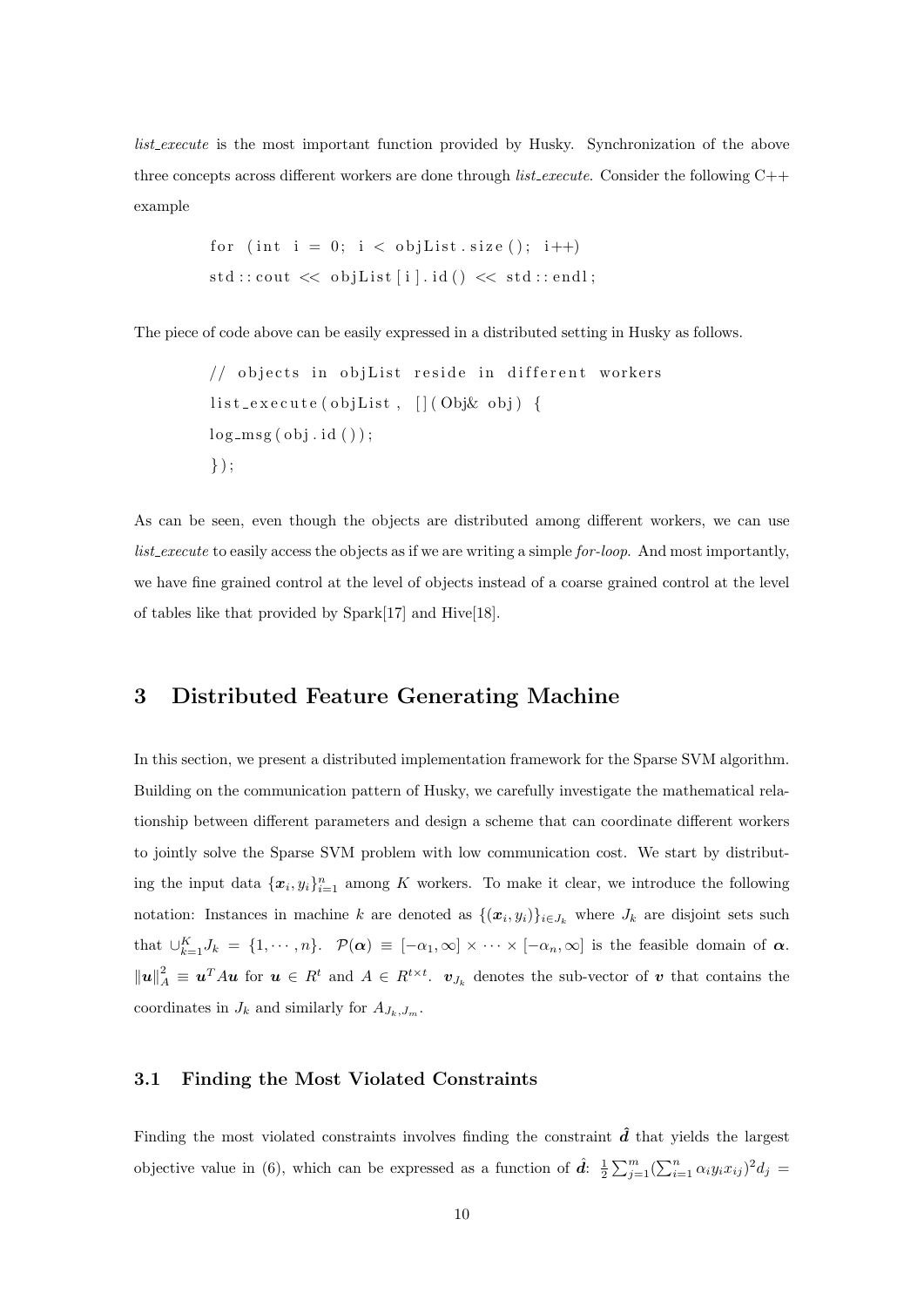$\frac{1}{2}\sum_{j=1}^m c_j^2 d_j$ , where  $c_j = \sum_{i=1}^n \alpha_i y_i x_{ij}$ . Hence the most violated constraint corresponds to the set of  $d_i$ s that has the B-largest  $c_j$ s. We can calculate  $c_j$  as

$$
c_j = \bigoplus_{k=1}^{K} X_{J_k,j}^T Y_{J_k} \alpha_{J_k}
$$
\n(11)

where  $X_{J_k,j}$  stands for the vector obtained by taking the (i, j) entry of the input matrix X with  $i \in J_k$ . The symbol  $\bigoplus$  represent the operation of receiving the information from all workers and broadcasting the results back to all workers. In Husky, this can be done using Aggregator, which implements the allreduce functionality of broadcasting the values to all the workers and collecting the aggregated values from all the workers. Hence, each worker will update  $c_i$  using the input data available in its local storage and receive a global version of  $c_i$ . With the availability of  $c_j$ , each worker will sort the  $c_j$  in descending order and set the first  $B$  numbers corresponding to  $d_i$  to 1 and the rests to 0. Then the new generated  $\hat{d}$  is added to the constraint set C. Notice because each machine has the same copy of  $c_j$ , the resulting  $\hat{d}$  is also the same for all workers, which obviates the need for a centralized master to send the new  $\hat{d}$  to every other workers.

# 3.2 Solving the MKL Problem

As mentioned in section 2, we use SimpleMKL to solve the MKL problem (7). A detailed description of the algorithm is given in Algorithm 2. where  $K_t(\bm{x}_i, \bm{x}_j) = (\bm{x}_i \odot \bm{d}_t)^T (\bm{x}_j \odot \bm{d}_t)$  is the kernel

Algorithm 2 The SimpleMKL algorithm 1: Set  $\mu_t = \frac{1}{T}$  for  $T = 1, \cdots, T$ 2: while stopping criterion not met do 3: Compute  $J(\mu)$  using a SVM solver with kernel  $K = \sum_t \mu_t K_t$ 4: Compute  $\frac{\partial J}{\partial \mu_i}$  for  $\mu = 1, \dots, T$  and descent direction  $\overline{D}$ 5: Set  $u = \argmax \mu_t$ ,  $J' = 0$ ,  $\mu' = \mu$ ,  $D' = D$  while  $J' < J(\mu)$  do 6:  $\boldsymbol{\mu} = \boldsymbol{\mu}^{\prime}, \, \boldsymbol{\mathop{D}\limits^{t}} = \boldsymbol{D}^{\prime}$ 7:  $v = \text{argmin}$  $\{t|D_t<0\}$  $-\frac{\mu_t}{D_t}, \gamma_{max} = -\frac{\mu_v}{D_v}$ 8:  $\mu' = \mu + \gamma_{max} D$ ,  $D'_u = D_u + D_v$ ,  $D'_v = 0 \text{ // normalization}$ 9: Compute  $J'$  using a SVM with kernel  $K = \sum_t \mu_t K_t$ 10: end while 11: line search along **D** for  $\gamma \in [0, \gamma_{max}]$ 12:  $\mu \leftarrow \mu + \gamma D$ 13: end while

corresponding to the t-th control variable. As described in the SimpleMKL algorithm, we need a SVM solver to solve for  $\alpha$ . In the following sections, we describe a distributed SVM solver called Box constrained Quadratic Optimization algorithm[12], a single machine SVM solver called Dual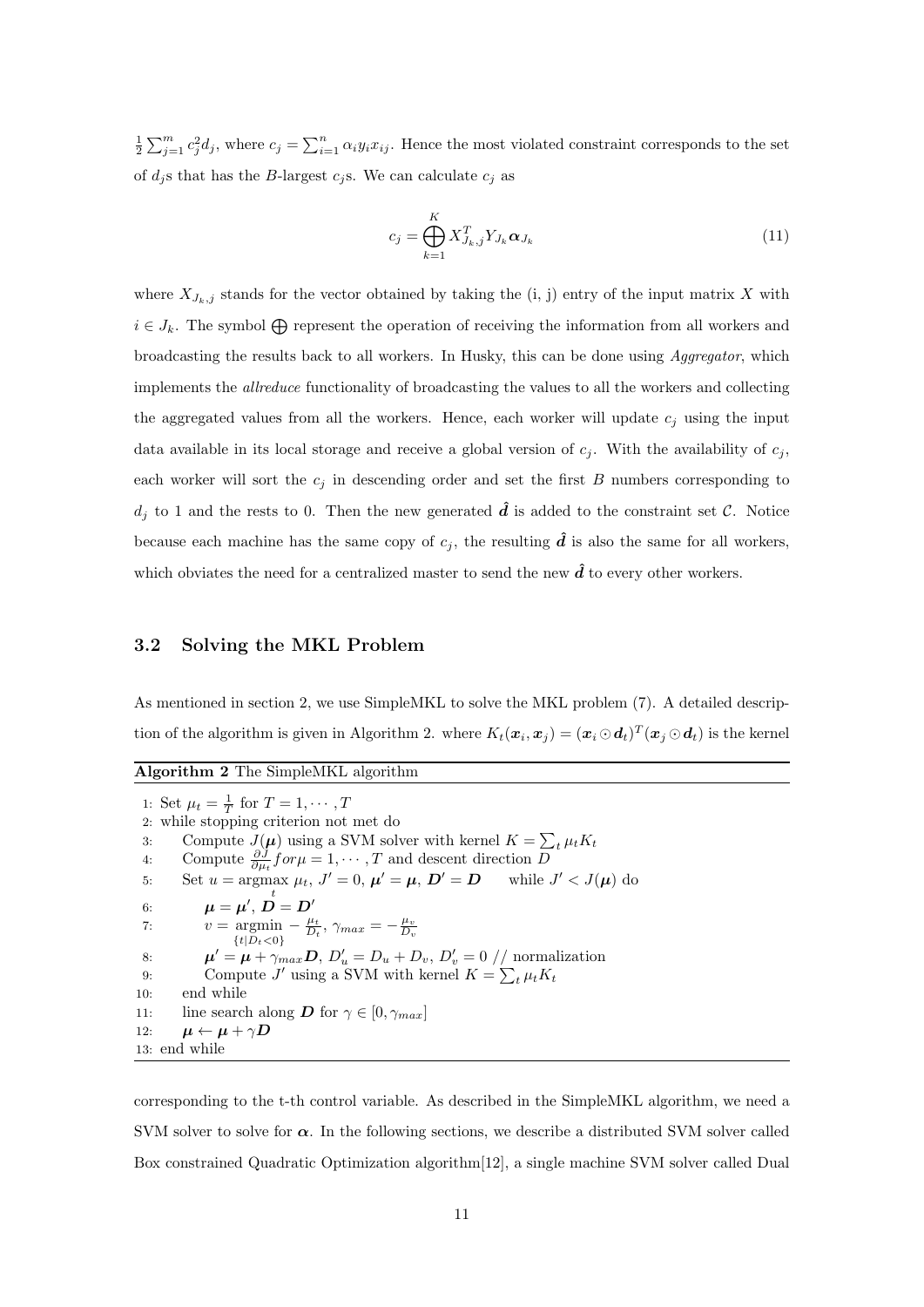Coordinate Descent algorithm[13] and adapt these two algorithms to our setting.

## 3.2.1 Updating  $\alpha$

The main computations in solving (7) are the computation of the Kernel Matrix  $\sum_{t=1}^{T} \mu_t X_t X_t^T$ , which is easily computed in a single machine setting since all input instances are easily available. However, in a distributed setting, computing the exact Kernel matrix is not easy. One naive approach is that each worker can have in their local storage all the input instances  $\{x_i, y_i\}_{i=1}^n$ . Another approach is that all machines receive the necessary data from other machines by means of communication. It is easily seen that the first method will hit a bottle neck when the volume of the input data gets larger and larger and the second method will incur too much communication cost. Therefore, we consider an approximation of the Kernel matrix  $\sum_{t=1}^{T} \mu_t X_t X_t^T$  in each local machine using only the input data available locally.

**Computing the Update direction:** The algorithm starts with an initial point  $\alpha^0$  for (7) and iteratively generates a sequence of solutions  $\{\alpha^l\}_{l=0}^{\infty}$  until convergence. At the *l*-th iteration, we update the current  $\alpha^l$  by

$$
\alpha^{l+1} = \alpha^l + \eta^l \Delta \alpha^l \tag{12}
$$

where  $\eta^l \in R$  is the step size and  $\Delta \alpha^l \in R^n$  is the update direction. To compute  $\Delta \alpha^l$ , let  $d \in \mathcal{P}(\alpha^l)$  be any direction in the n-dimensional space (d not to be confused with the control variable), according to Taylor series expansion, we have with  $\mu$  fixed,

$$
f^{\mathcal{D}}(\boldsymbol{\alpha}^{l} + \boldsymbol{d}, \boldsymbol{\mu}) = f^{\mathcal{D}}(\boldsymbol{\alpha}^{l}, \boldsymbol{\mu}) + \nabla f^{\mathcal{D}}(\boldsymbol{\alpha}^{l}, \boldsymbol{\mu})^{T} \boldsymbol{d} + \frac{1}{2} \boldsymbol{d}^{T} H \boldsymbol{d}
$$
(13)

where  $H = \tilde{Q} + \frac{1}{C}I$  and

$$
\tilde{Q}_{i,j} = \begin{cases} Q_{i,j} & \text{if } i \in J_k \text{ and } j \in J_k \text{ for some } k \\ 0 & \text{otherwise} \end{cases}
$$

where  $Q = Y(\sum_{d^t \in \mathcal{D}} \mu_t X_t X_t^T) Y$  and H is a symmetric, block-diagonal matrix with K blocks, where the k-th block is

$$
H_{J_k} = Y_{J_k} (\sum_{t=1}^T \mu_t X_{t,J_k} X_{t,J_k}^T + \frac{1}{C} I) Y_{J_k}
$$

Then in order to minimize  $f^{\mathcal{D}}(\alpha^l, \mu)$ , we find an update direction d such that (13) is minimized,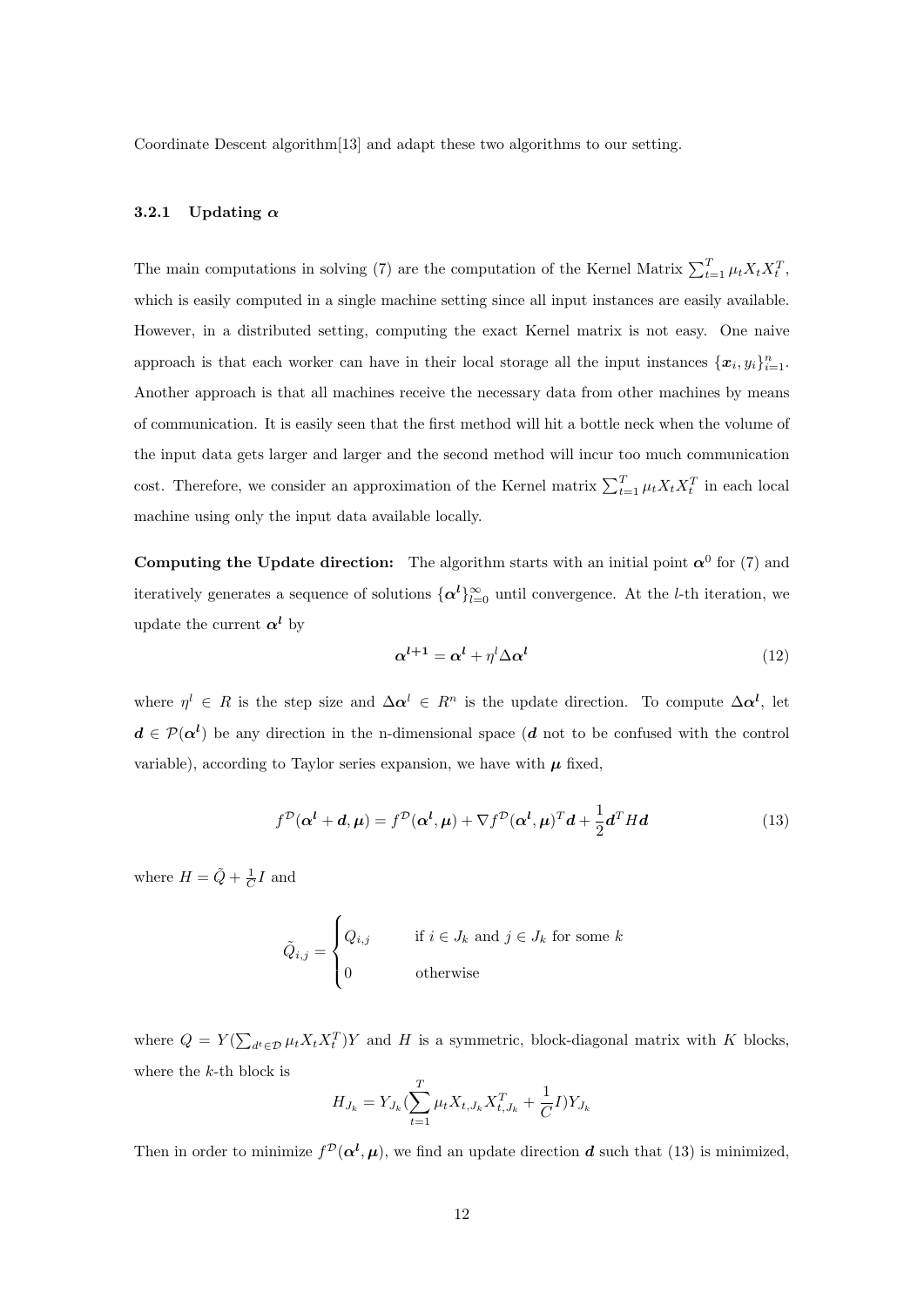which results in the following problem

$$
\Delta \alpha^l = \underset{\mathbf{d} \in \mathcal{P}(\alpha^l)}{\operatorname{argmin}} \nabla f^{\mathcal{D}}(\alpha^l, \mu)^T \mathbf{d} + \frac{1}{2} \mathbf{d}^T H \mathbf{d}
$$
(14)

Since each machine have some input instances available in their local storage, they each can solve a part of  $\Delta \alpha^l$  locally

$$
\Delta \boldsymbol{\alpha}_{J_k}^l = \underset{\boldsymbol{d}_{J_k} \in \mathcal{P}(\boldsymbol{\alpha}^l)_{J_k}}{\operatorname{argmin}} \nabla f^{\mathcal{D}}(\boldsymbol{\alpha}^l, \boldsymbol{\mu})_{J_k}^T \boldsymbol{d}_{J_k} + \frac{1}{2} ||\boldsymbol{d}_{J_k}||_{H_{J_k}}^2
$$
(15)

We can calculate  $\nabla f^{\mathcal{D}}(\boldsymbol{\alpha}^{\boldsymbol{l}},\boldsymbol{\mu})_{J_k}$  as follows

$$
\nabla f^{\mathcal{D}}(\boldsymbol{\alpha}^{l}, \boldsymbol{\mu})_{J_k} = Y_{J_k} X_{J_k} \boldsymbol{w}^{l} + \frac{1}{C} \boldsymbol{\alpha}^{l}_{J_k} - \boldsymbol{e}
$$

where  $w<sup>l</sup>$  can be obtained by gathering information from all workers.

$$
\boldsymbol{w}^{l} = \bigoplus_{k=1}^{K} \sum_{\boldsymbol{d}^{t} \in \mathcal{D}} \mu_{t} X_{t,J_{k}}^{T} Y_{J_{k}} \boldsymbol{\alpha}_{J_{k}}^{l}
$$
(16)

or alternatively,

$$
\nabla f^{\mathcal{D}}(\boldsymbol{\alpha}^{l}, \boldsymbol{\mu})_{J_{k}} = \sum_{t=1}^{T} \mu_{t} Y_{J_{k}} X_{t, J_{k}} \boldsymbol{w}_{t} + \frac{1}{C} \boldsymbol{\alpha}^{l}_{J_{k}} - \boldsymbol{e}
$$

$$
\boldsymbol{w}^{l} = \sum_{t=1}^{T} \mu_{t} \boldsymbol{w}_{t}^{l}
$$
(17)

where  $\mathbf{w}_t = \sum_{k=1}^K X_{t,J_k}^T Y_{J_k} \alpha_{J_k}^l$  is the weight vector associated with the t-th kernel. In this report, we will take the second approach of computing  $w^l$ . In fact this is a key step of reducing the communication cost and we will discuss the rationale for choosing this method later in the end of section 3.

As with (11),  $w<sup>l</sup>$  can also be maintained in local storage of each worker using *Aggregator*. Notice with  $\nabla f^{\mathcal{D}}(\boldsymbol{\alpha}^{l}, \boldsymbol{\mu})_{J_k}$  and  $H_{J_k}$  available, (11) is in the same form as a standard SVM dual problem, with  $\alpha$ ,  $\overline{Q}$ ,  $-e$  and  $\mathcal{P}(0)$  replaced by  $d_{J_k}$ ,  $H_{J_k}$ ,  $\nabla f^{\mathcal{D}}(\alpha^l, \mu)_{J_k}$  and  $\mathcal{P}(\alpha^l)_{J_k}$  respectively. We describe the dual coordinate descent method for solving (15) in the below.

Algorithm for solving (15) locally: For SVM problem in which the bias term  $b$  is not appended at the end of the decision hyperplane parameter  $w$  as in equation (2), a linear constraint  $\sum_{i=1}^{n} \alpha_i y_i = 0$  will arise when deriving the dual form. This linear constraint forces any optimization method for the dual problem to update at least two variables at a time. For such kind of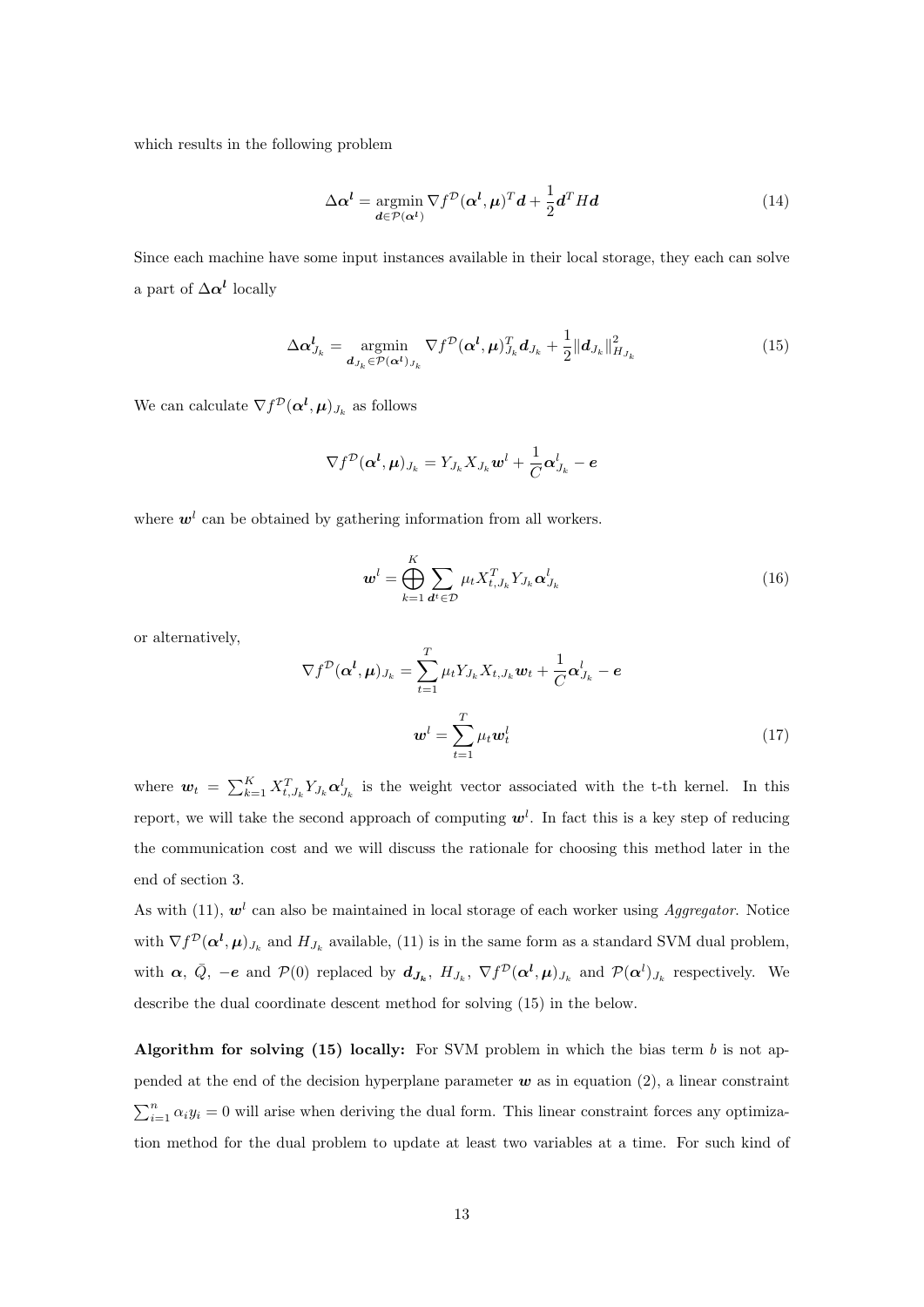problem, the Sequential Minimal Optimization (SMO) method [19] is an often-used solution. But in our case since we we do not have this linear constraint, we are able to optimize  $\alpha$  one variable at a time, which leads us to a simple dual coordinate descent method [13]. For ease of notation, we rewrite (15) as the following

$$
\min_{\gamma \in \mathcal{F}} h(\gamma) = \beta^T \gamma + \frac{1}{2} \gamma^T A \gamma \tag{18}
$$

where  $d_{J_k}$ ,  $\mathcal{P}(\alpha^l)_{J_k}$ ,  $\nabla f^{\mathcal{D}}(\alpha^l, \mu)_{J_k}$  and  $H_{J_k}$  are replaced with  $\gamma$ ,  $\mathcal{F}$ ,  $\beta$  and A respectively. Since we are dealing with SVM with square hinge loss,  $\mathcal{P}(\boldsymbol{\alpha}^{l})_{J_k}$  only has lower bound. Let  $\mathcal{F}_i = -\alpha_i, i =$  $1, \dots, |J_k|$  be the lower bound of the *i*-th  $\alpha$  in  $J_k$ . Because we do not have the equality constraint, we can update  $\alpha$  one variable at a time, suppose we are updating the *i*-th  $\alpha$ , (18) becomes

$$
\min_{d} h(\gamma + de_i) \equiv \nabla_i h(\gamma)d + \frac{1}{2}A_{ii}d^2 + const
$$
\n(19)

which is a quadratic function of d, where d is a scalar,  $\nabla_i h$  is the i-th component of the gradient  $\nabla h$ . Since the variable  $\gamma$  is constrained by a feasible set F with lower bound, we need to project the gradient to a feasible direction when optimizing  $\gamma$ . We only need to consider two cases: When  $\gamma_i = \mathcal{F}_i$  and  $\nabla_i h(\gamma) > 0$ , we can not further decrease  $\gamma_i$  and have to clip  $\nabla_i h(\gamma)$  to 0. When  $\gamma_i = \mathcal{F}_i$  and  $\nabla_i h(\gamma) \leq 0$ , we can move in the negative direction of the gradient to decrease (19). Denote the *i*-th component of the projected gradient as  $\nabla_i^P h(\gamma)$ , we have

$$
\nabla_i^P h(\gamma) = \begin{cases} \nabla_i h(\gamma) & \text{if } \mathcal{F}_i < \gamma_i \\ \min(0, \nabla_i h(\gamma)) & \text{if } \mathcal{F}_i = \gamma_i \end{cases}
$$

where  $\nabla_i h(\gamma)$  can be computed as

$$
\nabla_i h(\boldsymbol{\gamma}) = (A\boldsymbol{\gamma})_i + \beta_i
$$

or equivalently,

$$
\nabla_i h(\gamma) = y_i \boldsymbol{\kappa}^T \boldsymbol{x}_i + \beta_i + \frac{1}{C} \gamma_i = y_i \sum_{t=1}^T \boldsymbol{\kappa}_t^T \boldsymbol{x}_{t,i} + \beta_i + \frac{1}{C} \gamma_i
$$
\n(20)

where

$$
\boldsymbol{\kappa} = \sum_{t=1}^T \mu_t X_{t,J_k}^T Y_{J_k} \boldsymbol{\gamma}, \quad \boldsymbol{\kappa}_t = \mu_t X_{t,J_k}^T Y_{J_k} \boldsymbol{\gamma}, \quad \boldsymbol{x}_{t,i} = \boldsymbol{x}_i \odot \boldsymbol{d}_t
$$

The above calculation of  $\nabla_i h(\gamma)$  using (20) is only valid in linear SVM where the kernel  $K(\bm{x}_i, \bm{x}_j)$ is simply the dot product  $\langle x_i, x_j \rangle$ . By computing  $\nabla_i h(\gamma)$  in this way and caching  $\kappa_t$ , we have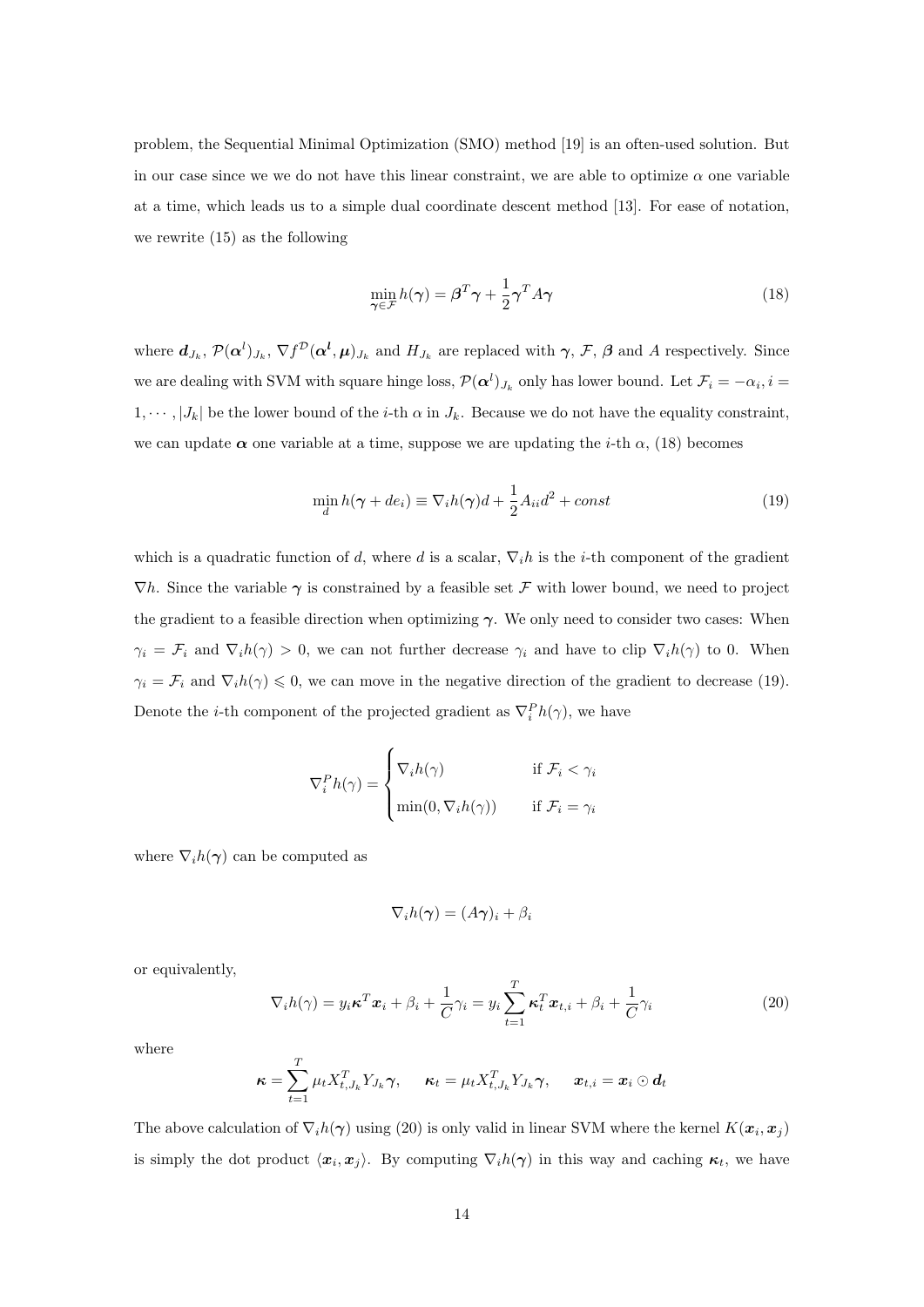avoided storing the dense kernel matrix A in the memory, which is more practical. If the projected gradient is 0, then (19) is already at its optimum. If not, we need to update  $\gamma_i$  and clip it to the feasible set. The algorithm is described in Algorithm 2. The general idea is that while  $\gamma$  is not optimal, we loop over all its coordinate entries and try to optimize them with respect to the objective function.

## Algorithm 3 Dual Coordinate Descent Method

1: Given the initial value and feasible set of  $\gamma$ , compute  $\kappa_t = \mu_t X_{t,J_k}^T Y_{J_k} \gamma$ ,  $t = 1, \cdots, T$ 2: For  $i = 1, \dots, |\gamma|$ 3:  $\nabla_i h(\boldsymbol{\gamma}) = y_i \sum_{t=1}^T \boldsymbol{\kappa}_t^T \boldsymbol{x}_{t,i} + \beta_i + \frac{1}{C} \gamma_i$ 4:  $PG \leftarrow \nabla_i^P h(\boldsymbol{\gamma})$ 5: If  $PG \neq 0$ 6:  $\bar{\gamma}_i \leftarrow \gamma_i$ 7:  $\gamma_i \leftarrow \max(\gamma_i - \frac{\nabla_i h(\boldsymbol{\gamma})}{A_{ii}})$  $\frac{{_{i}}n(\boldsymbol{\gamma})}{A_{ii}},\mathcal{F}_{i})$ 8:  $\kappa_t \leftarrow \kappa_t + \sum_{t=1}^T \mu_t(\gamma_i - \bar{\gamma}_i) y_i \boldsymbol{x}_{t,i}, t = 1, \cdots, T$ 9: While  $\gamma$  is not optimal, go to step 2

**Computing the Step Size:** According to [12], the step size  $\eta^l$  can be computed as the following

$$
\eta^l = \min((\eta^l)^*, \min_{1 \le i \le n} \lambda_i)
$$
\n(21)

where

$$
(\eta^l)^* = \frac{-\nabla f^{\mathcal{D}}(\alpha^l, \mu)\Delta \alpha^l}{(\Delta \alpha^l)\overline{Q}\Delta \alpha^l}
$$

$$
\lambda_i = \begin{cases} \frac{-\alpha_i^l}{\Delta \alpha_i^l} & \text{if } \Delta \alpha_i^l < 0, \\ \infty & \text{if } \Delta \alpha_i^l \ge 0. \end{cases}
$$

The parameters needed for computing  $\eta^l$  can be computed from

$$
\Delta \mathbf{w}_t^l = \bigoplus_{k=1}^K X_{t,J_k}^T Y_{J_k} \Delta \mathbf{\alpha}_{J_k}^l, t = 1, \cdots, T
$$

$$
\mathbf{\mu}) \Delta \mathbf{\alpha}^l = \sum_{k=1}^T (\mathbf{w}_k^l)^T \Delta \mathbf{w}_k^l + \frac{1}{T} \bigoplus_{k=1}^K (\mathbf{\alpha}_{J_k}^l)^T \Delta \mathbf{\alpha}_{J_k}^l - \mathbf{\beta}_{J_k}^l
$$

$$
-\nabla f^{\mathcal{D}}(\boldsymbol{\alpha}^{l}, \boldsymbol{\mu}) \Delta \boldsymbol{\alpha}^{l} = \sum_{t=1}^{T} (\boldsymbol{w}_{t}^{l})^{T} \Delta \boldsymbol{w}_{t}^{l} + \frac{1}{C} \bigoplus_{k=1}^{K} (\boldsymbol{\alpha}_{J_{k}}^{l})^{T} \Delta \boldsymbol{\alpha}_{J_{k}}^{l} - \bigoplus_{k=1}^{K} \boldsymbol{e}^{T} \Delta \boldsymbol{\alpha}_{J_{k}}^{l}
$$

$$
(\Delta \boldsymbol{\alpha}^{l})^{T} \bar{Q} \Delta \boldsymbol{\alpha}^{l} = \sum_{t=1}^{T} ||\Delta \boldsymbol{w}_{t}^{l}||^{2} + \frac{1}{C} \bigoplus_{k=1}^{K} ||\Delta \boldsymbol{\alpha}_{J_{k}}^{l}||^{2}
$$

To compute  $\eta^l$  on Husky, we use *Aggregator* and we use *Parameter Server* to compute  $\Delta w_t$ ,  $t =$  $1, \dots, T$ . All the workers can then individually compute the step size and do the updates using (12) because every worker sees the same value of the parameters in the Aggregator and the Parameter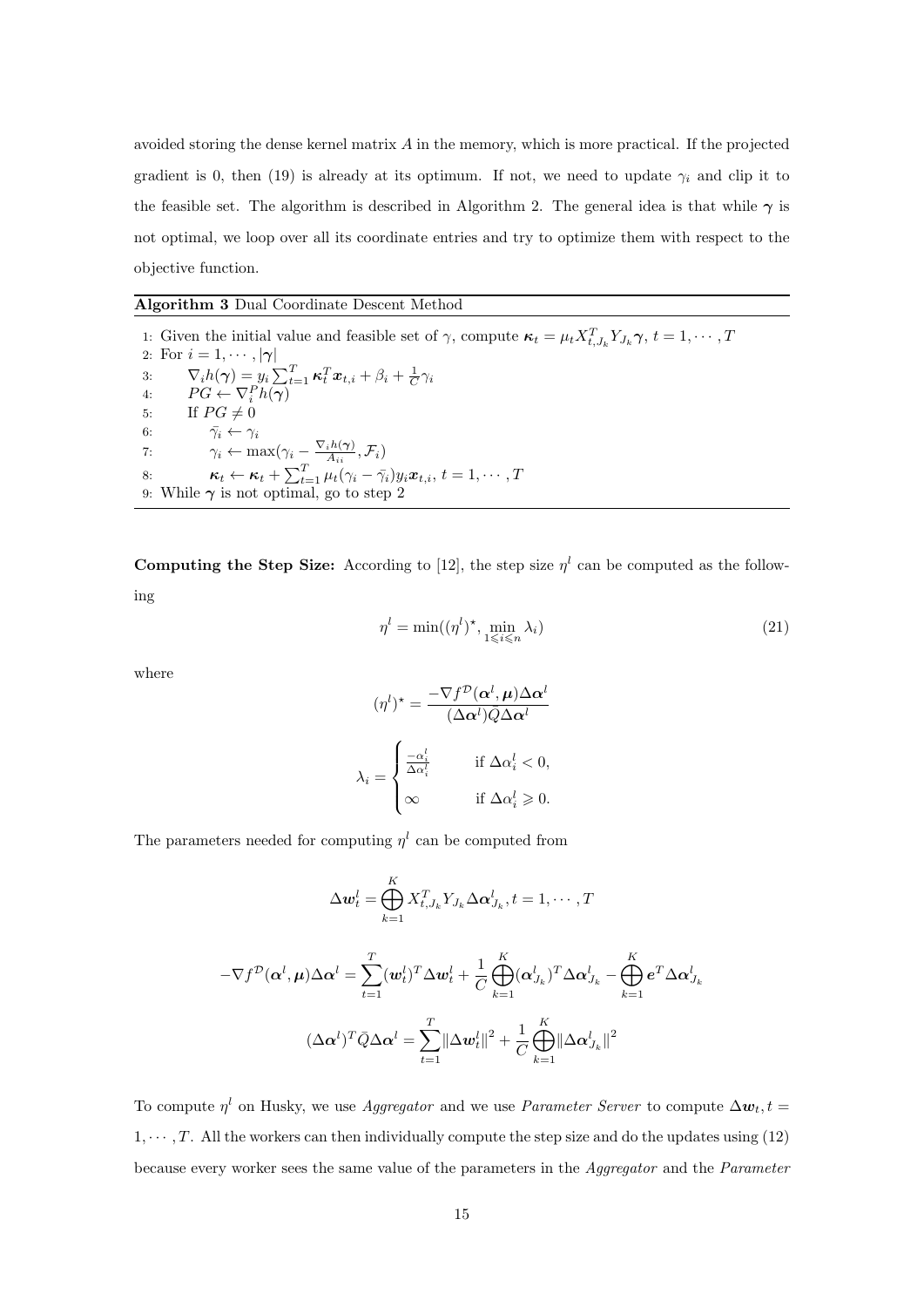Server.

Convergence of  $\alpha$ : With the availability of the new  $\alpha$ , all the workers then check if  $\alpha$  has already been optimized by comparing the primal objective value with the dual objective value. Computing the primal objective value involves iterating all the input instances once, which is expensive in a single machine setting but this problem is greatly alleviated in a distributed setting. If the duality gap is smaller than a pre-determined threshold, then the problem of updating  $\alpha$  is solved. If not, all the workers will continue to optimize  $\alpha$ . The algorithm is described in Algorithm 4.

| <b>Algorithm 4 Box-constrained Quadratic Optimization Algorithm</b> |                                                                                                                                                                                                            |  |  |
|---------------------------------------------------------------------|------------------------------------------------------------------------------------------------------------------------------------------------------------------------------------------------------------|--|--|
|                                                                     | 1: $l \leftarrow 0$ , given $\alpha^0$ , computes $w_t^0, t = 1, \dots, T$                                                                                                                                 |  |  |
|                                                                     | 2: while $\alpha^l$ is not optimal:                                                                                                                                                                        |  |  |
| 3:                                                                  | Obtain $\Delta \alpha^l$ by distributively solving (15) on K workers in parallel                                                                                                                           |  |  |
| 4:                                                                  | compute $\Delta \boldsymbol{w}_t^l = \bigoplus_{k=1}^K X_{t_l}^T X_{j_k} \Delta \boldsymbol{\alpha}_{j_k}^l, t = 1, \cdots, T$                                                                             |  |  |
| 5:                                                                  | compute $\nabla f^{\mathcal{D}}(\boldsymbol{\alpha}^{l}, \boldsymbol{\mu}) \Delta \boldsymbol{\alpha}^{l}$ and $(\Delta \boldsymbol{\alpha}^{l}) \overline{Q} \Delta \boldsymbol{\alpha}^{l}$              |  |  |
| 6:                                                                  | obtain $\eta^l$ by (13)                                                                                                                                                                                    |  |  |
| 7:                                                                  | $\boldsymbol{\alpha^{l+1}} \leftarrow \boldsymbol{\alpha}^{l} + \eta^{l}\Delta\boldsymbol{\alpha}^{l} , \boldsymbol{w}^{l+1}_{t} \leftarrow \boldsymbol{w}^{l}_{t} + \eta^{l}\Delta\boldsymbol{w}^{l}_{t}$ |  |  |
| 8:                                                                  | $l \leftarrow l + 1$ .                                                                                                                                                                                     |  |  |

# 3.2.2 Updating  $\mu$

Once  $\alpha$  is solved, as described in 2, we first obtain the gradient  $\frac{\partial J}{\partial \mu_t} = -\frac{1}{2} \alpha^T (Y X_t X_t^T Y) \alpha =$  $-\frac{1}{2}\boldsymbol{w}_t^T\boldsymbol{w}_t$  and project this gradient to obtain a feasible descent direction  $\boldsymbol{D}$ . Then we use a simple binary search procedure to sample the objective values using half the maximum step size  $\frac{\gamma_{max}}{2}$  and repeat this procedure until the step size to be applied is smaller than a pre-determined threshold.

#### 3.2.3 Convergence of SimpleMKL

Once  $\mu$  has been updated, we test whether the duality gap of the MKL problem is small enough. In particular, the duality gap is measured by:

$$
\max_{t} \mathbf{w}_t^T \mathbf{w}_t - \sum_{t=1}^T \mu_t \mathbf{w}_t^T \mathbf{w}_t \le \epsilon
$$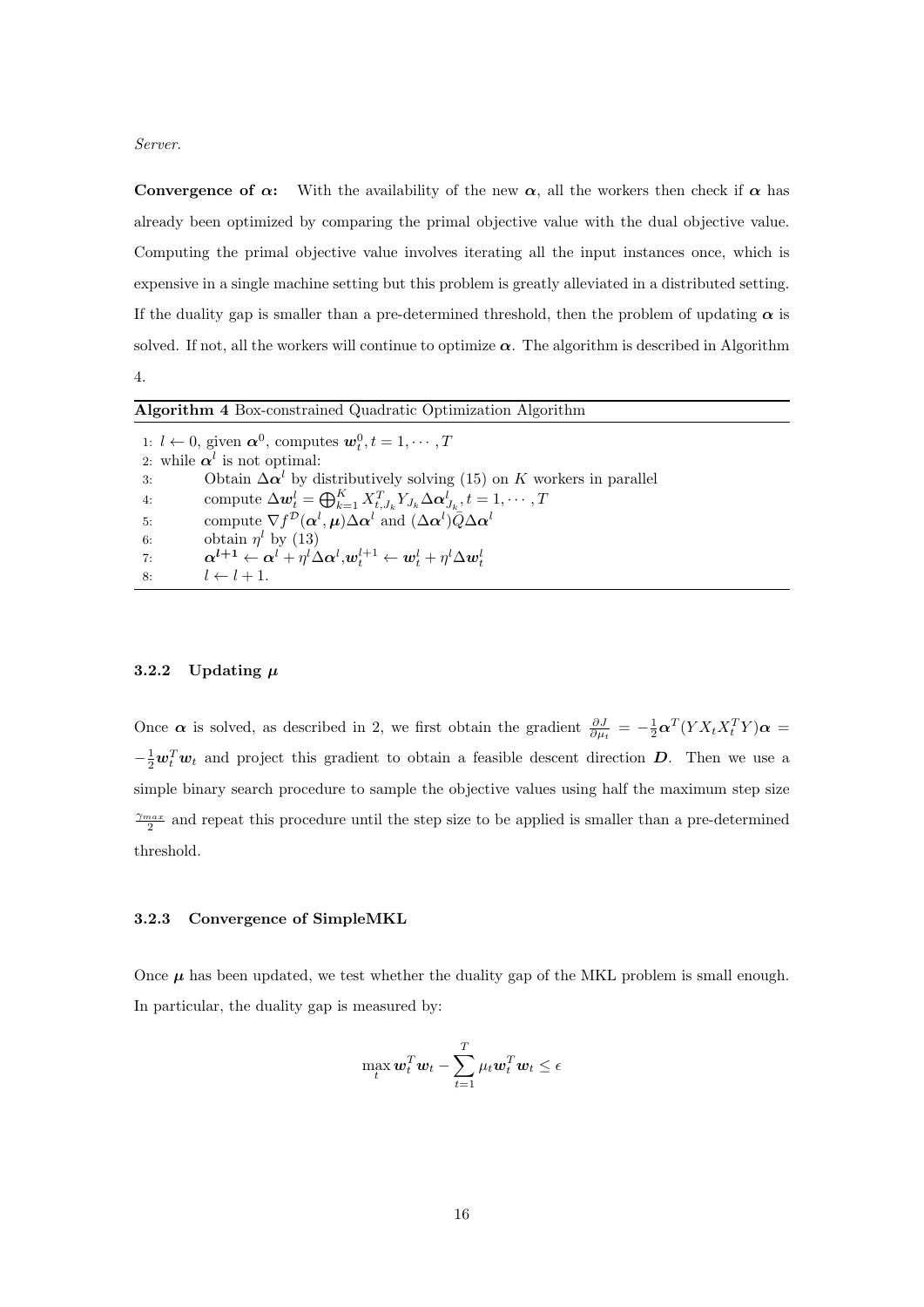# 3.3 Convergence of Distributed Feature Generating Machine

Once SimpleMKL converges, we find a new violated constraint  $\hat{d}$  using (11). With this new  $\hat{d}$ , we first check if it is in the constraint set  $C$ . If yes, then the algorithm has converged and we can stop. If not, we add  $\hat{d}$  to the constraint set C and repeat the above procedure for solving the MKL problem. During implementation, other stopping criteria can also be used, for example, one can measure the relative difference between the current MKL objective value and the last MKL objective value.

# 3.4 Complexity

Let n be the number of input instances,  $m$  be the number of features in an instance,  $l$  be the average number of non-zero elements in each instance, K be the number of workers in a cluster and B be the number of non-zero entries in each kernel, which typically is set to  $\{2, 5, 10, 20, 50, 100\}$ , T be the cardinality of the violated constraints set  $\mathcal{D}$  (According to [11], a maximum of 10 iterations are enough for Algorithm 1 to converge, which means  $T$  is a relatively small number). Since the primary objective of this algorithm is to deal with high dimensional problems, which typically has hundreds of thousands or even millions of features, we assume in this section  $l \gg TB$ . We discuss in this section about the complexity of this algorithm in lieu of the implementation choices that we mentioned in section 3.2.1 about how to compute  $w<sup>l</sup>$ . In particular, we will focus on how different implementations affect the complexity of the algorithms in the Dual Coordinate Descent part and the communication part.

#### 3.4.1 Implementation scheme 1: Do not cache  $x_i \odot d$

If  $x_i \odot d$  is not cached, we face a hurdle when computing  $\sum_{t=1}^T \mu_t \alpha^T Y X_t X_t^T Y \alpha$ . But the feature extraction operator " $\odot$ " has an interesting property:  $(x_i \odot d)^T (x_j \odot d) = x_i^T (x_j \odot d)$ , which is a result of the fact that elements in  $d$  can either be 0 or 1. This property allows us to factor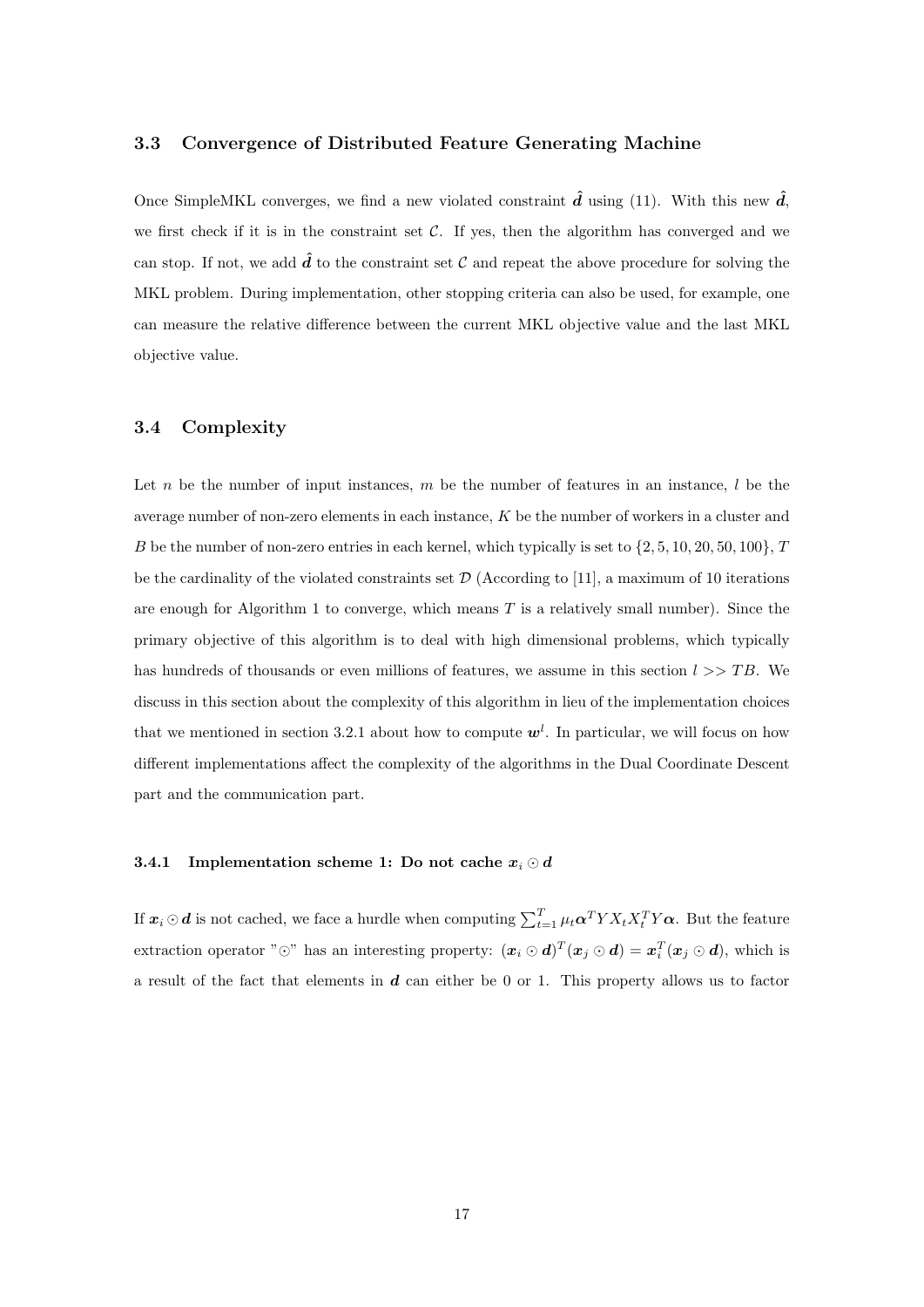$\sum_{t=1}^{T} \mu_t \alpha^T Y X_t X_t^T Y \alpha$  as the following:

$$
\sum_{t=1}^{T} \mu_t \alpha^T Y X_t X_t^T Y \alpha = \sum_{t=1}^{T} \mu_t \sum_{i} \sum_{j} \alpha_i \alpha_j y_i y_j (\boldsymbol{x}_i \odot \boldsymbol{d}_t)^T (\boldsymbol{x}_j \odot \boldsymbol{d}_t)
$$
\n
$$
= \sum_{t=1}^{T} \mu_t \sum_{i} \sum_{j} \alpha_i \alpha_j y_i y_j \boldsymbol{x}_i^T (\boldsymbol{x}_j \odot \boldsymbol{d}_t)
$$
\n
$$
= \sum_{t=1}^{T} \mu_t (\sum_{i} \alpha_i y_i \boldsymbol{x})^T ((\sum_{j} \alpha_j y_j \boldsymbol{x}_j) \odot \boldsymbol{d}_t)
$$
\n
$$
= (\sum_{i} \alpha_i y_i \boldsymbol{x}_i)^T ((\sum_{j} \alpha_j y_j \boldsymbol{x}_j) \odot (\sum_{t=1}^{T} \mu_t \boldsymbol{d}_t))
$$
\n
$$
= \boldsymbol{w}^T (\boldsymbol{w} \odot \tilde{\boldsymbol{d}})
$$

where  $\mathbf{w} = \sum_i \alpha_i y_i \mathbf{x}_i$  and  $\tilde{\mathbf{d}} = \sum_{t=1}^T \mu_t \mathbf{d}_t$  can be cached to speed up the algorithm.

#### 3.4.2 Implementation scheme 2: Cache  $x_i \odot d$

If  $x_i \odot d$  is cached, then inside the SVM solver, we can treat it as if we were solving T SVM problems and each one of the SVM problem is associated with a particular kernel  $K_t(\mathbf{x}_i, \mathbf{x}_j)$  $(\bm{x}_i \odot \bm{d}_t)^T (\bm{x}_j \odot \bm{d}_t)$ . And for each one of these problems we will train a weight vector  $\bm{w}_t$ . Then the complete weight vector  $w$  is just the sum of all these T weight vectors, weighted by  $\mu_t$ .

#### 3.4.3 Time Complexity

**Implementation Scheme 1:** Using the implementation scheme 1,  $\tilde{d}$  will be a dense vector of size m where each  $d_t$  is only a vector of size B and  $B \ll m$ . This also means that w will also be a dense vector of size m. In each Dual Coordinate Descent iteration, we update  $w$  with  $w \leftarrow w + (\alpha_i - \bar{\alpha}_i) y_i(x_i \odot \tilde{d})$  Therefore, each inner iteration of Dual Coordinate Descent algorithm will need approximately  $O(\frac{nl}{K})$  operations. After local  $\alpha_{J_k}$  is solved, we need an *allreduce* step to synchronize all the workers. In this scheme, we need to synchronize  $w$  and several scalar quantities, resulting in a communication cost of  $O(m)$ . Notice the use of sparse representation will not help here because  $w$  will be dense vector of size  $m$ .

Implementation Scheme 2: Using the implementation scheme 2, we need an extra step of caching the kernel each time we add a new control variable  $d_t$ , which results in a cost of  $O(\frac{n(B+l)}{K})$  $\frac{B+U}{K}$ ). For the representation of  $w_t$ , we can store  $w_t$  using a sparse representation because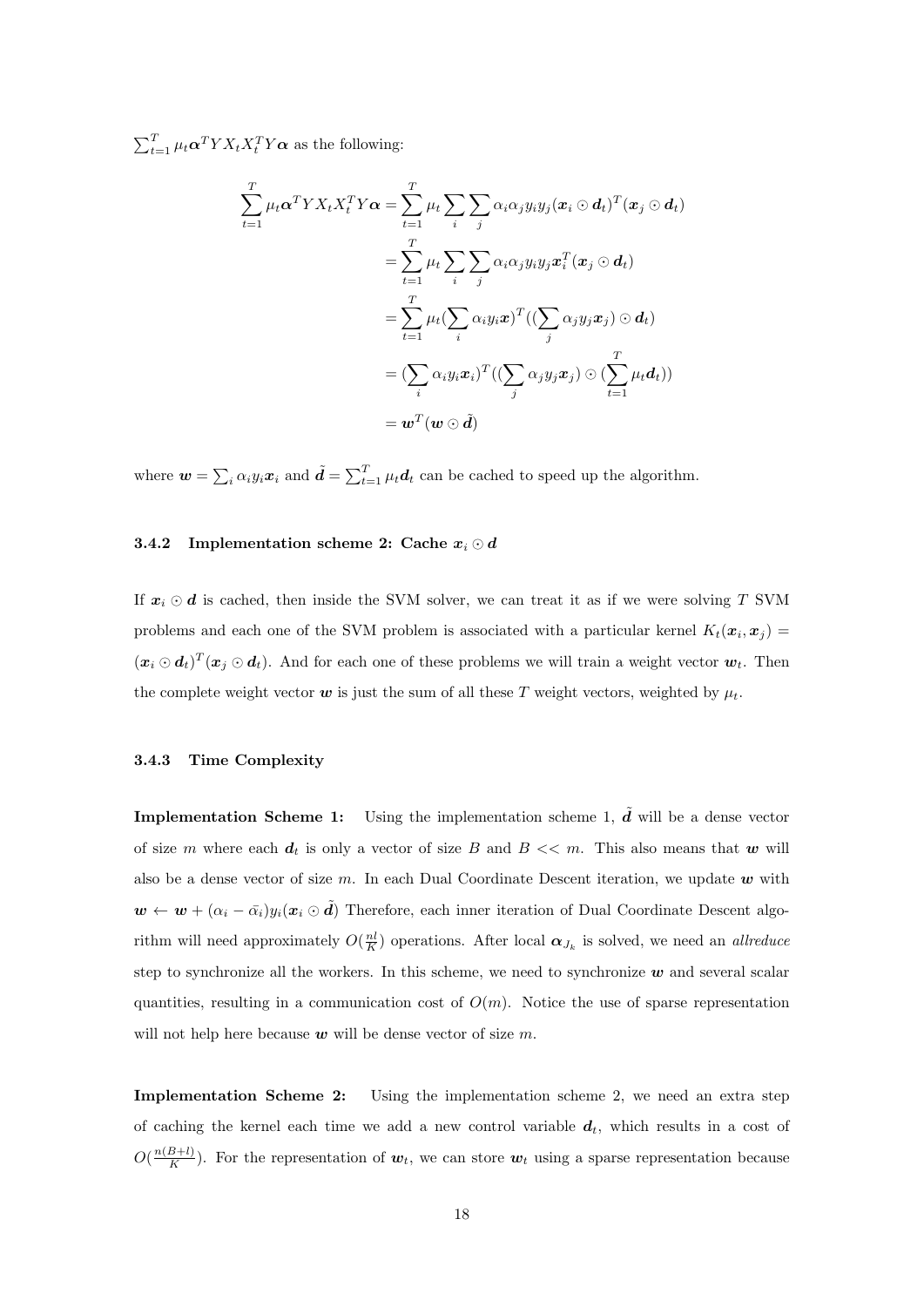we have the information about  $d_t$ , which tells us exactly which features will likely be non-zero. Since each instance  $x_i$  will have on-average l non-zero elements.  $x_i \odot d_t$  will have on-average  $\frac{l}{m}B$  non-zero elements. Therefore, each iteration of Dual Coordinate Descent method will need approximately  $O(\frac{l}{m}\frac{n}{K}TB)$  operations. And synchronizing  $w_t, t = 1 \cdots, T$  has a communication cost of  $O(TB)$ . We thus obtain a speed up of  $O(\frac{m}{TB})$ . Thus we managed to cut down the running time cost and the communication cost dramatically. Notice in a lot of sense this algorithm is independent of the number of features of the input data because all we are interested in are TB number of useful features. Since we adopt a scheme that caches  $x \odot d$ , we reduce the original high dimensional problem to a low dimensional problem with dimension equal to  $TB$  during runtime.

Analysis for both Schemes: The above analysis mainly focuses on Dual Coordinate Descent method and the communication in the Box constrained Quadratic Optimization method. Now we analyze other aspects of the algorithm. In a distributed setting, when finding the most violated constraint, we need to synchronize the weight vectors  $w$  for all the features, which lead to a communication cost of  $O(m)$ . When we are dealing with high dimensional datasets, this is a very expensive step. And this step becomes more expensive as we increase the number of workers in the cluster. But luckily we do not need to do this step very often as  $T$  ranges from 1 to 20. It is proven in [12] that our distributed SVM solver Box constrained Quadratic Optimization method has linear convergence rate. As for SimpleMKL, according to our experiment, typically each iteration composes of 2 search calls for descent direction and 4 search calls for step size. Although this may seem very expensive because for each call of descent direction search or step size search we need to invoke the SVM solver, we can do more caching and initialize the solver with previous values of  $\alpha$  to speed up the algorithm. In summary, our algorithm takes advantage of the 0-1 control variable and caching to reduce the a high dimensional problem into a low dimensional one, thus enabling our algorithm to handle data of ultra-high dimension. In addition, we take advantage of a distributed computing framework to scale up our algorithm in the presence of input data with huge volume of input instances.

#### 3.4.4 Space Complexity

**Implementation Scheme 1:** The space requirement of Scheme 1 is only  $O(\frac{nl}{K})$ 

**Implementation Scheme 2:** The space requirement of Scheme 2 is  $O(\frac{nl+n\frac{1}{m}TB}{K})$ , which is not too worse than Scheme 1 considering that  $TB$  is a relatively small number. Besides, one of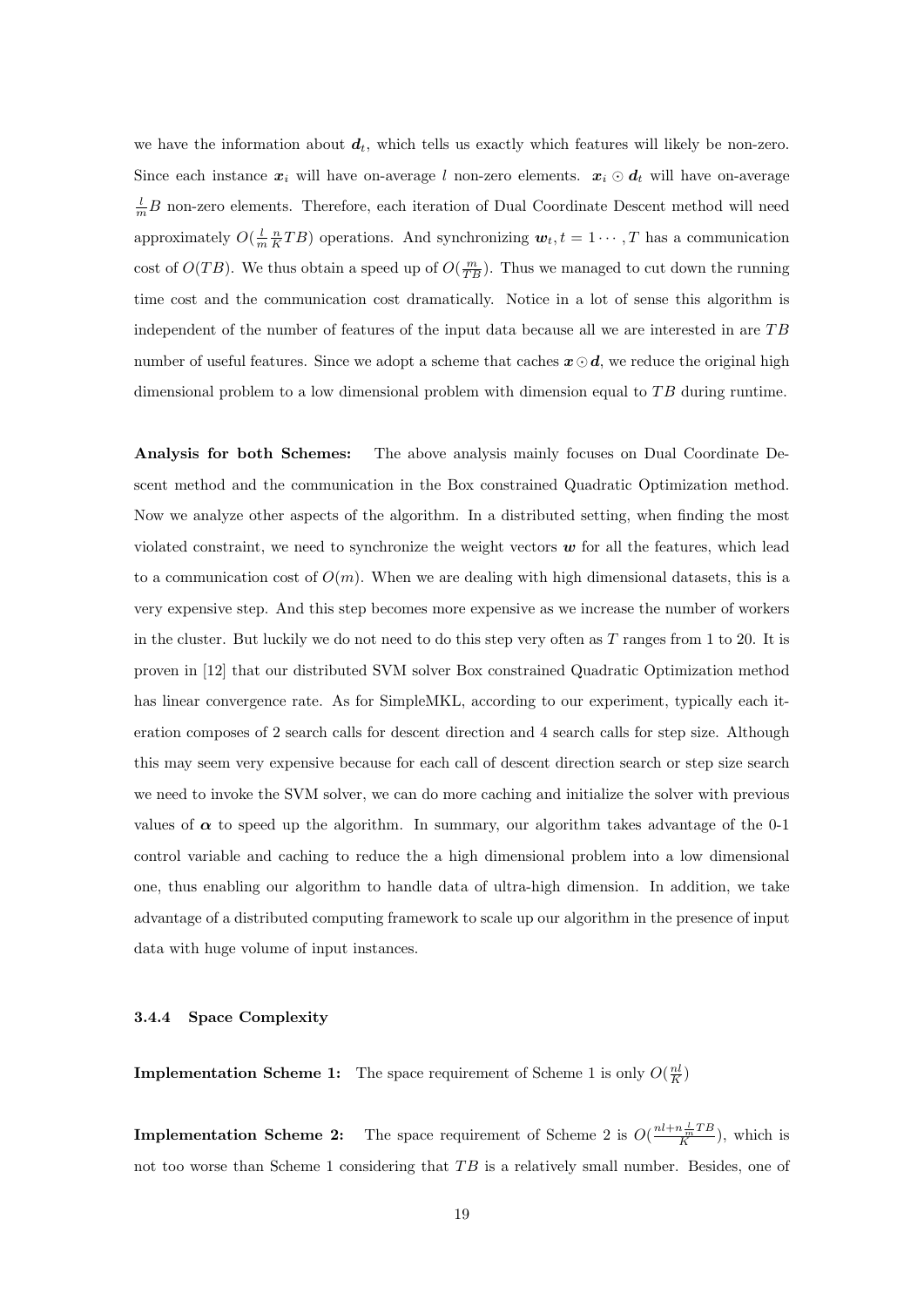the main advantages of a distributed algorithms is that we have more memory to spare and we can always add more machines to scale up the total memory available in the cluster. Therefore, we are able to use the nature of a distributed algorithm to cancel out the potential drawbacks caused by caching. In summary, this algorithm is computationally efficient as the Box constrained Quadratic Optimization method has linear convergence rate[12] and each iteration of the algorithms involves only tens of SVM solver call.

# 4 Experiments

In this section, we evaluate the performance of the single machine FGM algorithm and our distributed FGM algorithm on two synthetic dataset and a collection of real world datasets.

## 4.1 Datasets

#### 4.1.1 Synthetic Datasets

The synthetic datasets consist of one small dataset (two variants) and one large dataset. Both datasets are binary classification problems with the ground truth known.

SYN-SMALL For the small dataset, we generate the first variant with 10,000 samples and 200 features with each value initialized with a uniform distribution  $U(-1, 1)$  and a sparsity ratio of 15%. A ground truth weight vector  $w$  is then generated with 200 features with each value initialized with a uniform distribution  $U(-1, 1)$  and sparsity ration of 15%. The dot product  $\langle w, x \rangle$  is then used to generate the label  $y_i \in \{-1, +1\}$ . We call this dataset SYN-SMALL.

SYN-SMALL-HIGH-DIM Another variant of the small dataset is generated by appending 19800 irrelevant features to every instances in the first variant with each value initialized with a uniform distribution  $U(-1, 1)$  and a sparsity ratio of 15%. We call this dataset SYN-SMALL-HIGH-DIM. Ideally, a feature selection algorithm should be able to recover the relevant features from the first 200 features.

SYN-LARGE The second synthetic dataset is generated with the same setting as the first synthetic dataset except the second one is generated with 1,000,000 samples and 200 features. We call this dataset SYN-LARGE.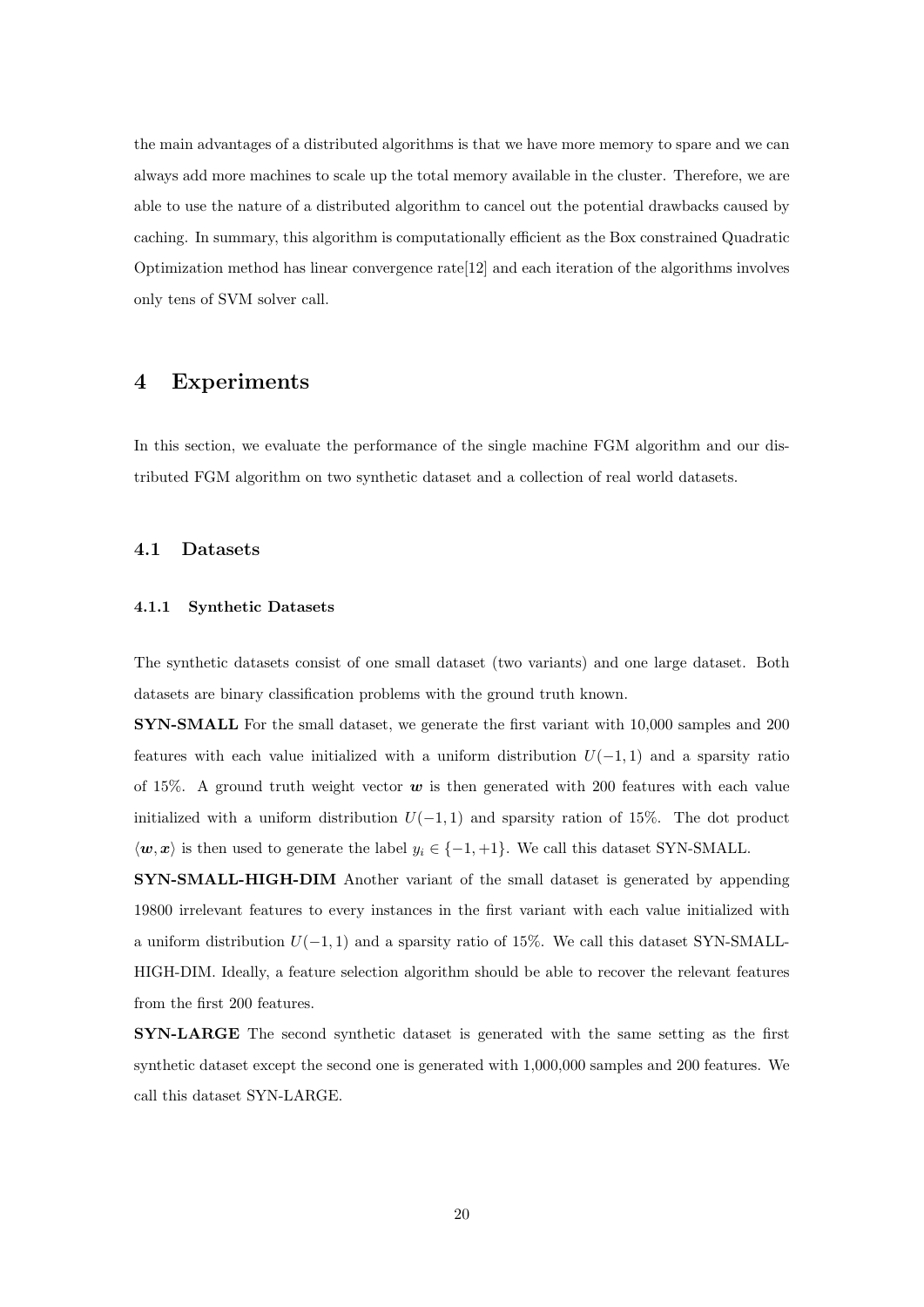#### 4.1.2 Real-World Datasets

The real-world datasets consist of two small datasets and two large datasets. All these four datasets are from the LIBSVM[20] website without further pre-processing. The two small datasets, BREAST-CANCER and LEUKEMIA are insufficient in the amount of instances. For the BREAST-CANCER dataset, we first merge the train set and the test set together and then randomly split them into two datasets of equal size and perform our experiment several times. For the RCV1.BINARY dataset, we also randomly split the whole dataset into two dataset of equal size. The URL dataset[21] consists of 120 days of URL data used for detecting malicious URL. Since the features are engineered from host-based features, lexical features and other real-valued features using the bag of words model, the number of features goes up to millions! We randomly shuffle the 120 days of data and split them into three datasets of small, large and extra large sizes respectively with details described in table1.

Table 1: Datasets used in the experiments

| Dataset            | $#$ Training Points | $#$ Testing Points | $#$ Features |
|--------------------|---------------------|--------------------|--------------|
| SYN-SMALL          | 10,000              | 10,000             | <b>200</b>   |
| SYN-SMALL-HIGH-DIM | 10,000              | 10,000             | 20,000       |
| BREAST-CANCER      | 21                  | 21                 | 7129         |
| <b>LEUKEMIA</b>    | 38                  | 34                 | 7129         |
| SYN-LARGE          | 1,000,000           | 10,000             | 10,000       |
| RCV1.BINARY        | 338,700             | 338,699            | 47,236       |
| URL-SMALL          | 159,745             | 159,740            | 3,231,961    |
| URL-LARGE          | 958,460             | 479,220            | 3,231,961    |
| URL-EXTRA          | 1,437,680           | 479,220            | 3,231,961    |

# 4.2 Experimental Set Up

In our experiments, comparisons are conducted among single machine FGM algorithm and distributed FGM algorithms. We denote distributed FGM run with K workers as DFGM-K. Dual Coordinate Descent SVM algorithm, denoted as DCD-SVM and Box constrained Quadratic Optimization SVM algorithm, denoted as BQO-SVM, from the LIBlinear library [22] serve as baselines, which select all features for classification. In all our experiments, the parameter C for SVM is set to 1 and the loss function for SVM is set to l2-loss.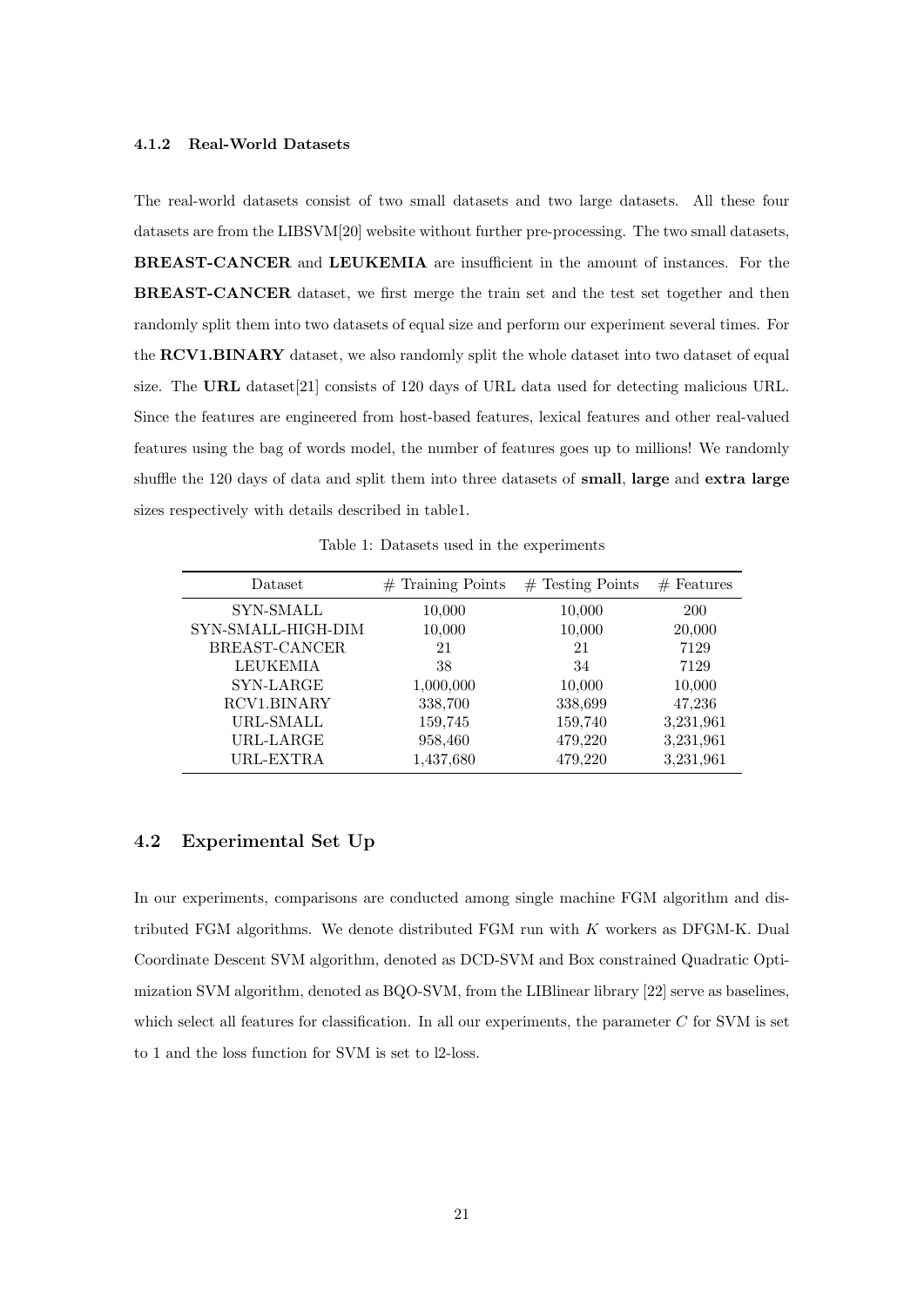# 4.3 Experiments on small datasets

To verify the correctness of our algorithms, two synthetic experiments are performed first. These two synthetic datasets share the same ground truth weight vector  $w$ , with only 29 non-zero entries among the first 200 entries. As seen in Figure 2(a), as the number of kernels (number of selected features) increases, the testing accuracies of both FGM and DFGM increase and converge to the same testing accuracies as DCD-SVM and BQO-SVM when the number of kernels reaches 6 (number of selected features  $\geq$  29 because  $B = 5$ ). From Figure 2(b), we can see that both FGM and DFGM successfully selects the relevant features among a pool of features mixed with a large number of irrelevant features when DCD-SVM and BQO-SVM suffers from giving weights to these irrelevant features and generalize poorly on the testing set. These two pictures show that our algorithm is effective as a feature selection algorithm in selecting useful features among noisy irrelevant features. We summarize the testing accuracies of the methods that we are interested in on both the synthetic small datasets and real-world small datasets in table 2. This table mainly serves to show the effectiveness of our algorithm in selecting useful features. As the primary purpose of this report is to propose a distributed algorithm that can scale in the presence of large scale high dimensional datasets, we focus on the next section, where we perform experiments on large datasets to show the scalability of our algorithm.



Figure 2: Testing accuracies on small synthetic datasets

# 4.4 Experiments on large datasets

In this subsection, we show the scalability of our algorithm first by comparing the performances of DFGM running on different number of worker machines with the performance of FGM on SYN-DATA-LARGE, RCV1.BINARY and URL-SMALL datasets. We then compare the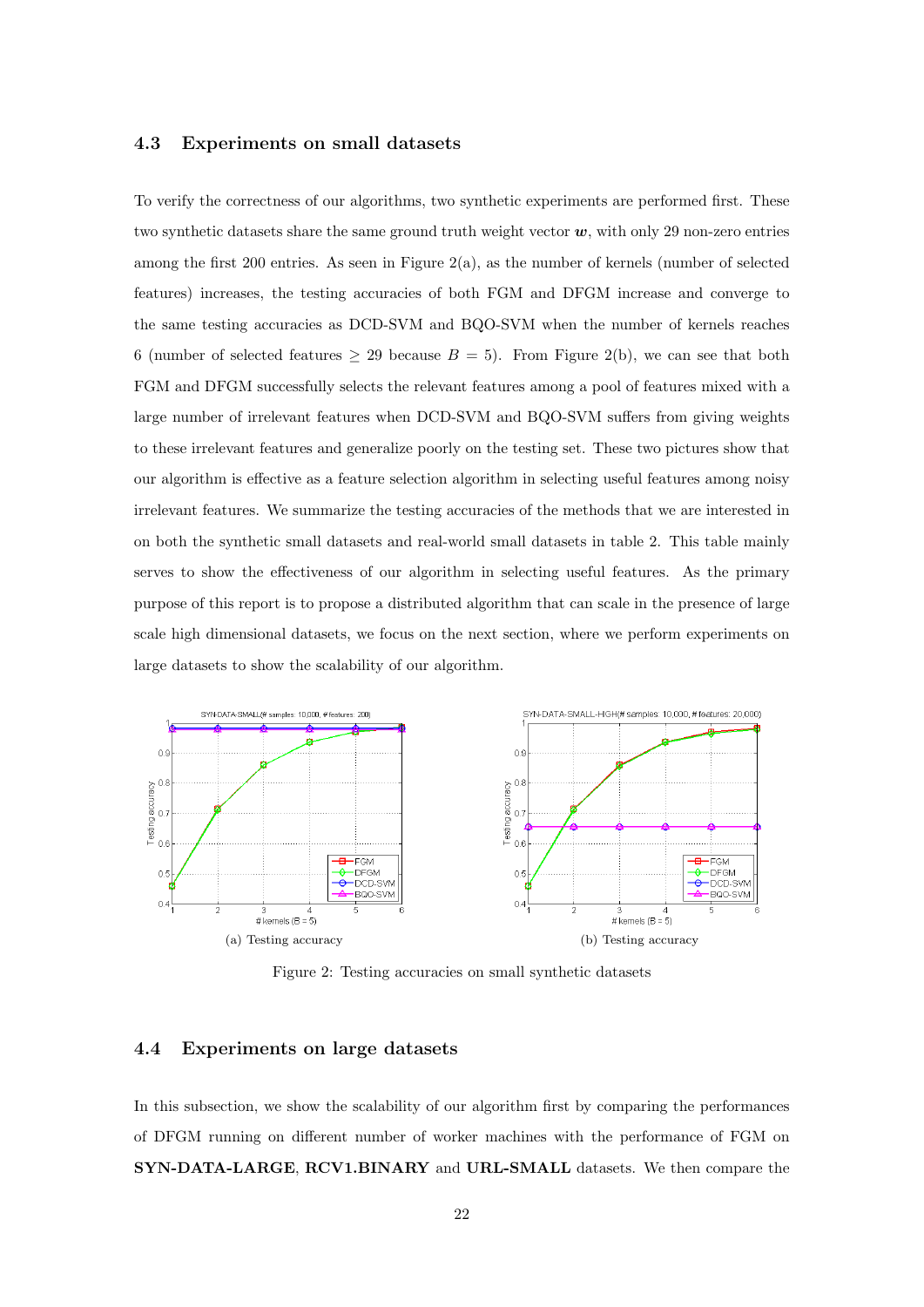| DATA SETS           | DCD-SVM | BQO-SVM |                | FGM    | DFGM   |
|---------------------|---------|---------|----------------|--------|--------|
|                     |         |         | B              |        |        |
| SYN-DATA-SMALL      | 0.9809  | 0.9761  | $\overline{2}$ | 0.9618 | 0.9767 |
|                     | 0.9809  | 0.9761  | 5              | 0.9686 | 0.9831 |
|                     | 0.9809  | 0.9761  | 10             | 0.9850 | 0.9807 |
| SYN-DATA-SMALL-HIGH | 0.6550  | 0.6559  | $\overline{2}$ | 0.9618 | 0.9772 |
|                     | 0.6550  | 0.6559  | 5              | 0.9816 | 0.9784 |
|                     | 0.6550  | 0.6559  | 10             | 0.9704 | 0.9661 |
|                     | 0.8095  | 0.8095  | $\overline{2}$ | 0.7619 | 0.8095 |
| BREAST-CANCER       | 0.8095  | 0.8095  | 5              | 0.8095 | 0.8095 |
|                     | 0.8095  | 0.8095  | 10             | 0.7619 | 0.7619 |
|                     | 0.8095  | 0.8095  | 20             | 0.8571 | 0.9048 |
| <b>LEUKEMIA</b>     | 0.7941  | 0.7941  | $\overline{2}$ | 0.9412 | 0.9412 |
|                     | 0.7941  | 0.7941  | 5              | 0.9412 | 1.0000 |
|                     | 0.7941  | 0.7941  | 10             | 0.9706 | 0.9706 |
|                     | 0.7941  | 0.7941  | 20             | 0.9412 | 0.9706 |

Table 2: Testing accuracies of various algorithms on small datasets

performances among DFGM running on different number of worker machines on URL-LARGE and URL-EXTRA datasets. We separate the experiments into these two parts because FGM can only run on single machine, which makes it infeasible for very large datasets with millions of samples.



Figure 6: Testing accuracies on large datasets

# 4.4.1 FGM v.s. DFGM-K

Figure 3 summarizes the testing accuracies of various methods on the three large datasets respectively. Figure 7-9 summarizes the total running time and the speedup of DFGM compared to FGM. Finally, table 3 gives detailed information about the training time and communication time on the URL datasets. There are two simple observations that can be made from Figure 7-9. First, as expected, the training time reduces as we increase the number of worker machines in our cluster, which is what we expect of a distributed algorithm. Second, the speedup resulted by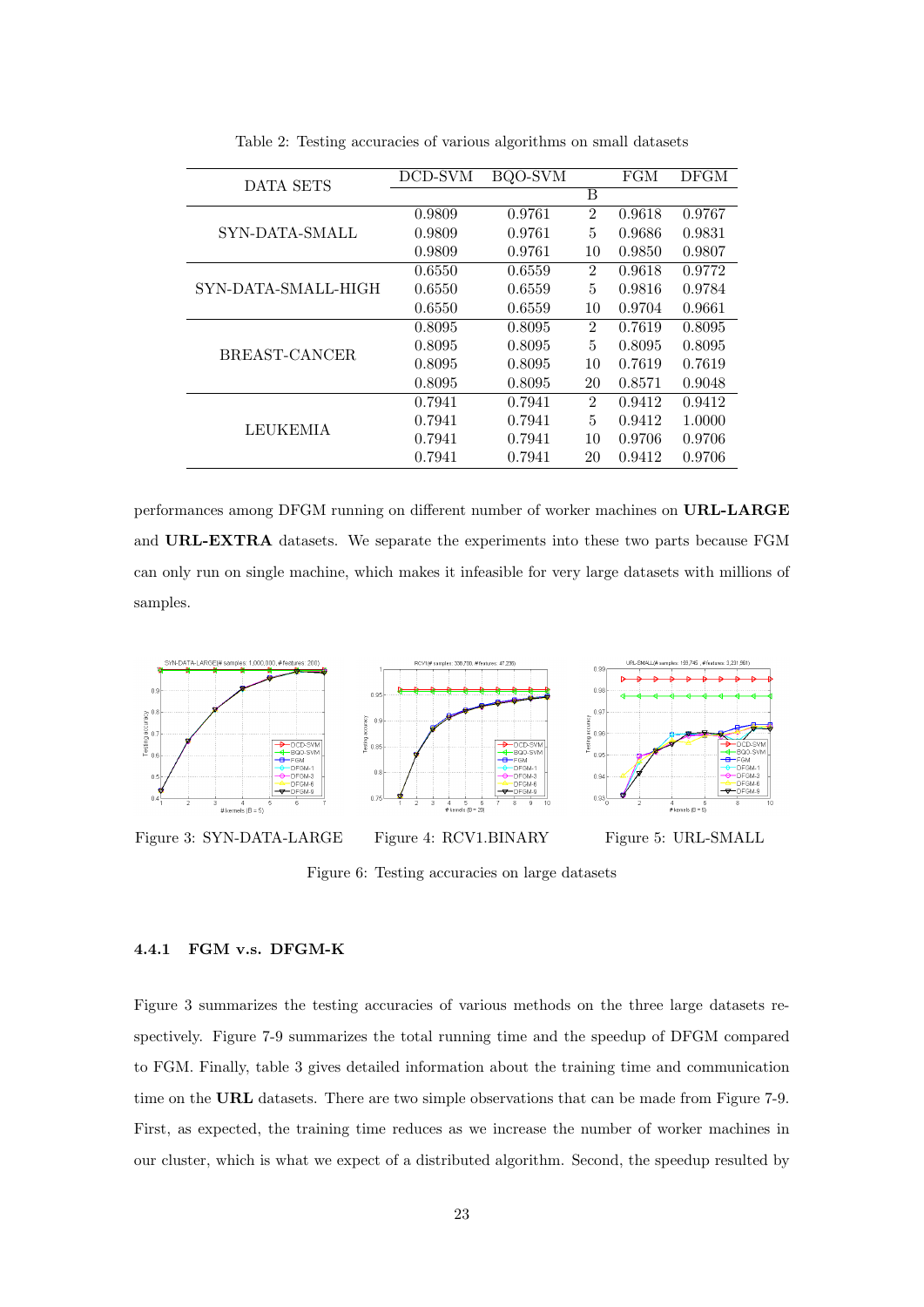

Figure 7: URL-SMALL



Figure 8: RCV1.BINARY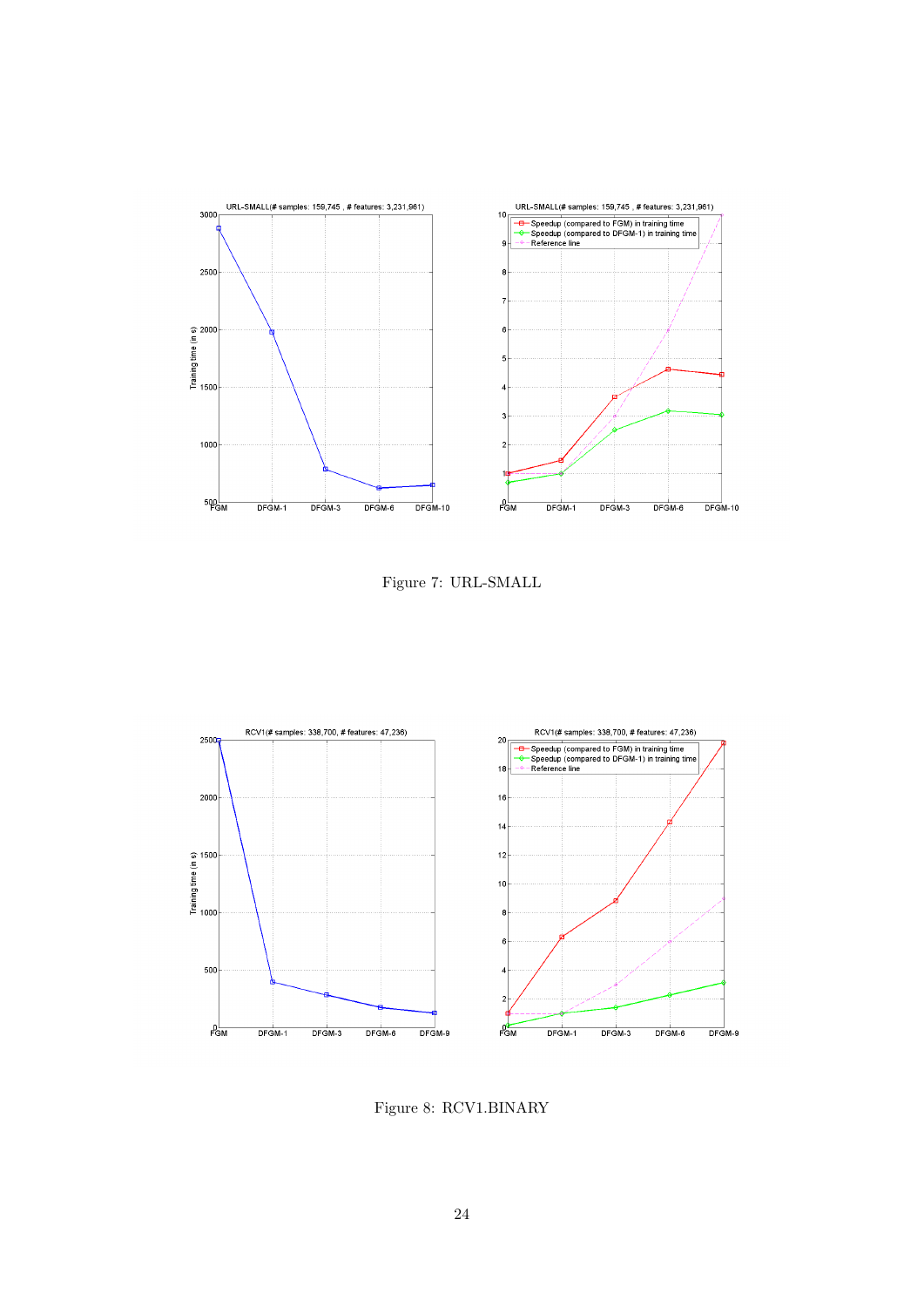

Figure 9: SYN-DATA-LARGE

increasing the number of worker machine is not linear but sub-linear.

| $DFGM-K$  | training time | communication time | communication time<br>training time |
|-----------|---------------|--------------------|-------------------------------------|
| $DFGM-1$  | 1978.68       | $\theta$           | $0\%$                               |
| DFGM-3    | 786.40        | 96.35              | 12.25\%                             |
| $DFGM-6$  | 622.62        | 167.00             | 26.66%                              |
| $DFGM-10$ | 649.45        | 256.58             | 39.51%                              |
| $DFGM-5$  | 1046.45       | 33.91              | $3.24\%$                            |
| $DFGM-10$ | 707.76        | 55.14              | 7.79%                               |
| $DFGM-15$ | 564.70        | 79.06              | 14.00%                              |
| DFGM-5    | 2044.01       | 40.42              | 1.98%                               |
| $DFGM-10$ | 1302.82       | 67.15              | $5.15\%$                            |
| $DFGM-15$ | 969.79        | 92.68              | 9.57%                               |
|           |               |                    |                                     |

Table 3: Training time and communication time on URL datasets

# 4.4.2 Comparisons among DFGM-K

Figure 10 shows our experiments of running 5, 10, 15 and 20 worker machines on URL-LARGE and URL-EXTRA respectively. This experiment is conducted mainly to investigate the scalability of our distributed algorithms in the presence of large amount of data. As shown in the figure, having a larger dataset (URL-EXTRA approximately 1.5 times larger than URL-LARGE) that is still within the capacity of the cluster does make the speed up curve steeper, indicating that the algorithm can scale in the presence of larger amount of data and more worker machines.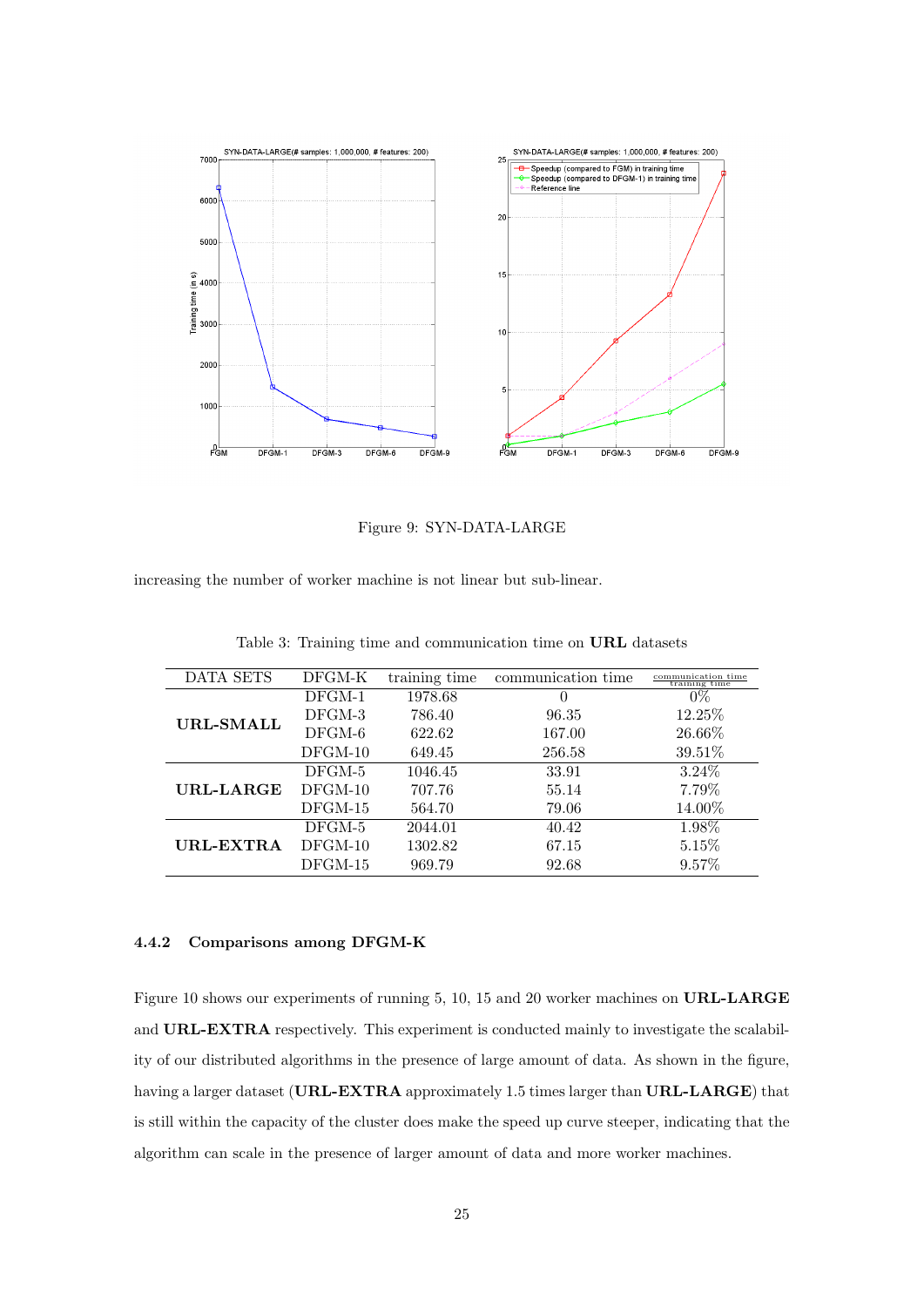

Figure 10: URL-LARGE and URL-EXTRA

# 5 Discussions

The simple observations and figures above show that our algorithm can scale in the presence of more data and more worker machines. However, the scaling factor, which is at the best in the SYN-DATA-LARGE dataset, achieving 0.6 (5.5 speedup with 9 worker machines), is still relatively small. In this section we discuss some of the issues that might have caused this problem and possible improvements. In the mean time, we further discuss in details about the results obtained in the experiments section.

# 5.1 Load Balancing and Data Heterogeneity

In a distributed computing setting, it is usually assumed that computing nodes are homogeneous in their capability. But this assumption is easily violated in a real-world setting where the users only communicate with the resource manager to negotiate computing resources for their jobs. It is possible that the some machines are running several different tasks submitted by different users while others are mostly idle, thus violating the nodes homogeneity assumptions. This heterogeneity not only affects the available computing performances at run-time but also the amount of data handled by each worker machine. Since Husky adopts a Master-Slave cluster architecture, during run time the Slave machine sends a request to the Master requesting locations of input data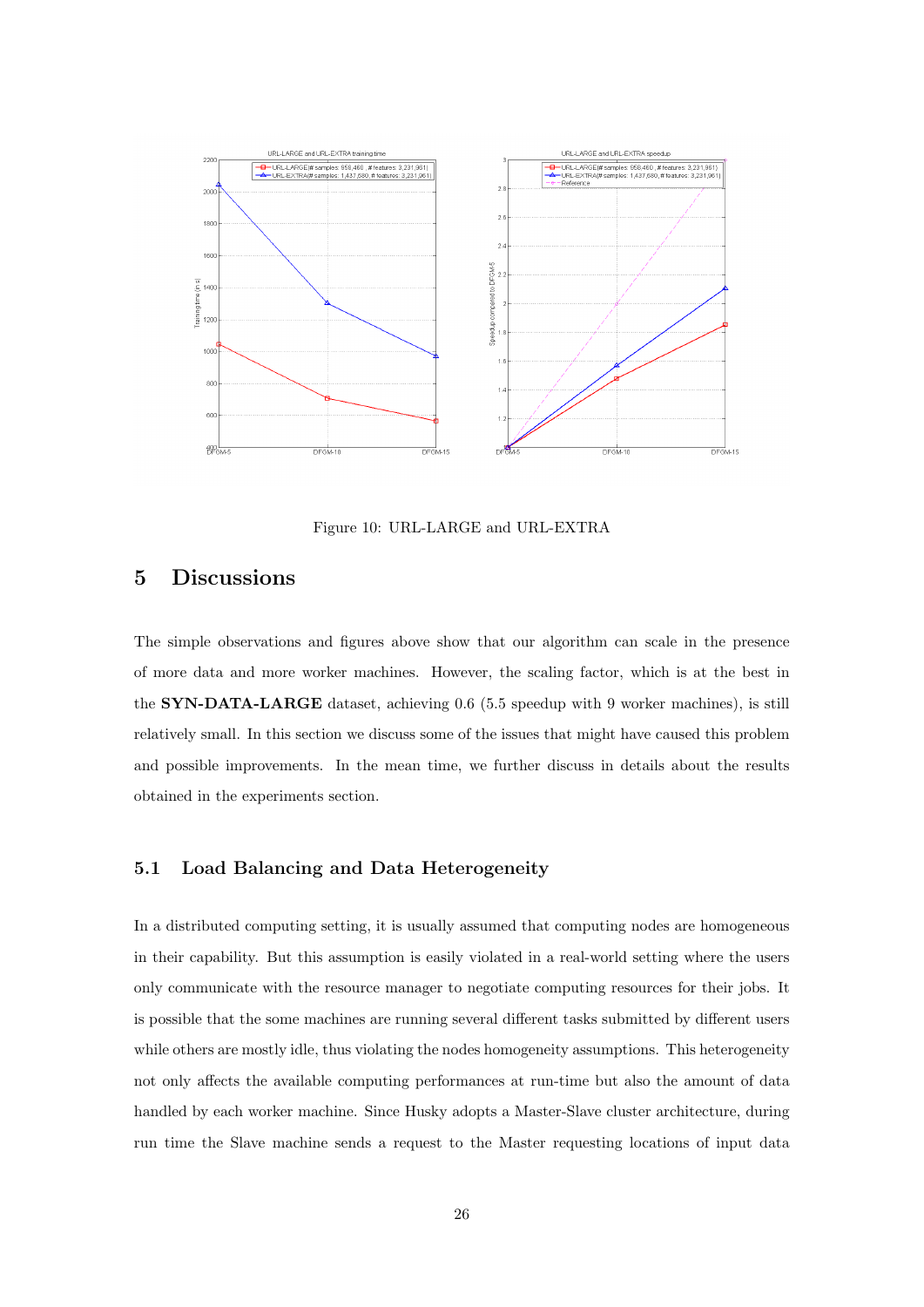and the Master responds with the block location in HDFS[9]. Thus if a worker machine is slow, then it may acquire far less data compared to other worker machines. For examples, in our experiments, it is observed that some slow workers can have as high as 25% less data than the worker machines holding the most data. Therefore, the difference of amount of data processed by each worker machine and the loading status of each worker machine causes the "stragglers" [23] in our experiments, which in turn hurts the scalability performance of our algorithm. Another issues that affect the scaling factor of our algorithm is the inherent heterogeneity of the input data. Intuitively, for a SVM problem, some samples, which at the optimum correspond to the "Support Vectors" are harder to optimize and some samples, which at the optimum have zero-weight in the  $\alpha$ , are easier to optimize. This is evident from the fact that the scaling factor is at the best on the SYN-DATA-LARGE dataset. Intuitive this is so because the SYN-DATA-LARGE dataset is generated by a uniform distribution and each sample is relatively identical to each other and URL and RCV1 are real world datasets, which contain more realistic and extreme cases. While the second issue is related to the input data and may not be easily solved without further preprocessing of the data, the first issue can be alleviated by doing a load balancing between different workers before running the DFGM algorithm. In particular, we can make use of the Migrate Channel in Husky to allow highly loaded worker machines to offload some of the samples to less-loaded worker machines. By doing load balancing, we can better utilize the computing resources available and bridging the gap between normal workers and the "stragglers", thereby reducing the average waiting time during the communication procedure.

# 5.2 Number of worker machines

From the right picture of Figure 7-9 we can see that approximately it takes two times or even three times amount of worker machines to reduce the training time to half on RCV1 and URL-SMALL datasets when compared to DFGM-1. In particular, we can observe that DFGM-10 is worse than DFGM-6 on the URL-SMALL dataset. To understand why this is so, we refer the readers to table 3 where it can be seen from the first row of the table that DFGM-10 spends 40% of the time in communication, which is a clear indication that with only 159,745 samples in the URL-SMALL dataset, having 10 worker machines in the cluster is an overkill and hurts the performance. Furthermore, we can see from RCV1, SYN-DATA-LARGE, URL-LARGE and URL-EXTRA, which has more samples than URL-SMALL, that the speedup curve gets steeper as we increase the number of samples in the data given the same number of worker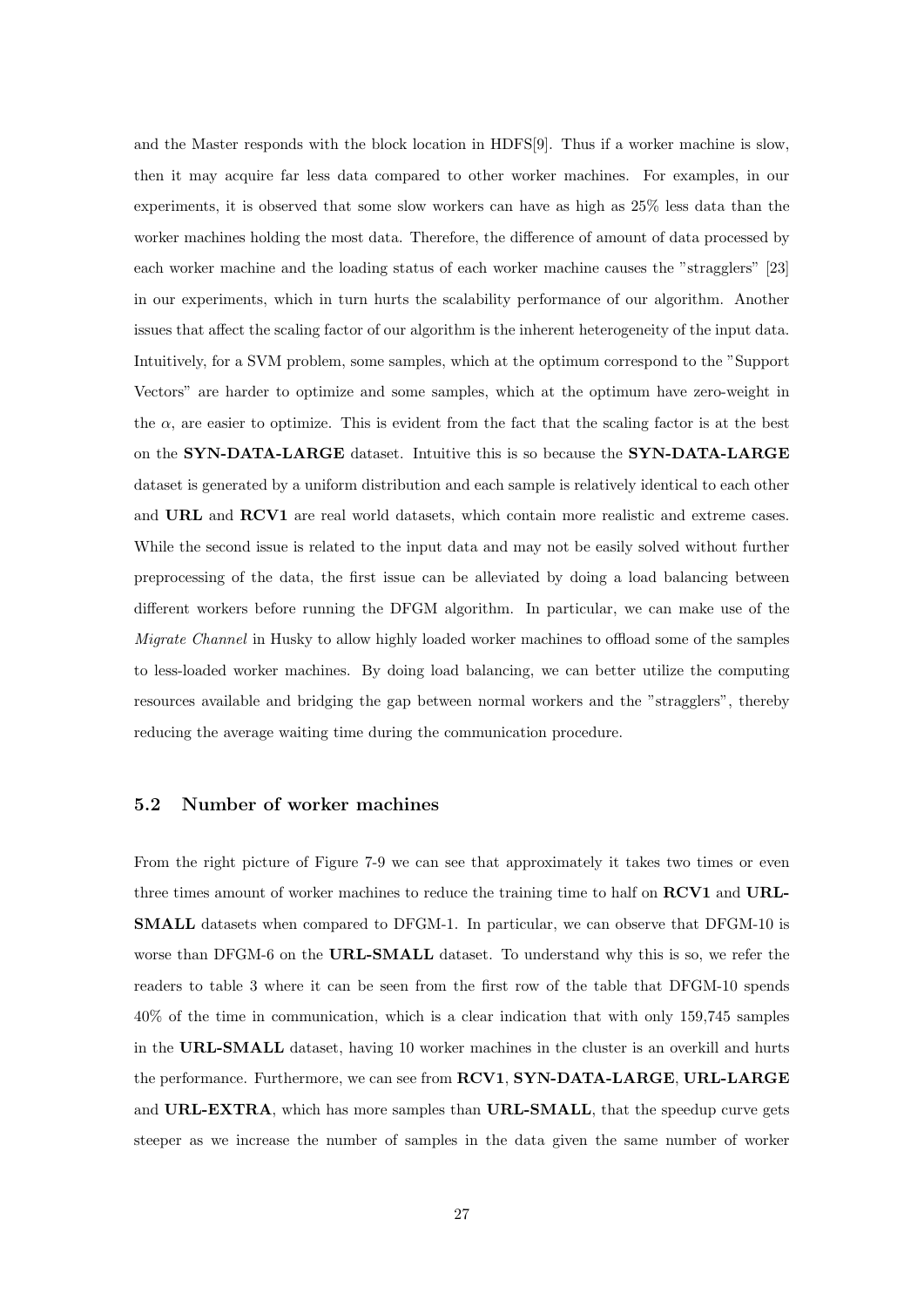machines. Thus the lesson learned is that when running a distributed machine learning algorithm where communication through network is frequent and unavoidable, we need to tune the number of worker machines according to the size of the input data rather than blindly increasing the number of worker machines in the cluster.

## 5.3 SVM-Solver

From the comparisons between FGM and DFGM-K, we can see that our distributed algorithm running on only one machine, performs extremely well when compared to FGM. We investigate into this problem and find out that the difference of performance is due to the differences of the SVM solver that these two methods use. In particular, FGM uses DCD-SVM, which circularly goes through the training dataset and use projected gradient information to update the Lagrange multiplier  $\alpha_i$  until all the  $\alpha_i$ s are at optimum, at which point the projected gradient vanishes to a zero vector. In comparison, DFGM uses BQO-SVM, which also circularly goes through the training dataset but considers second order approximation. For convergence criterion, BQO-SVM stops when the first order term of the Taylor series expansion of the objective function with respect to  $\alpha$  becomes greater than 0. Although each iteration of BQO-SVM is slower due to the use of second order approximation, we find out in our experiments that BQO-SVM usually takes far less iterations to converge when compared to DCD-SVM. For example, DCD-SVM takes 72 iterations, totaling 50 seconds to converge and achieve a classification accuracy of 97.74% on the testing set. In comparison, BQO-SVM takes only 2 iterations, totaling 8 seconds to converge on a solution that yields classification accuracy of 97.41% on the testing set. From this example, we can see that DCD-SVM actually spends a majority of the training time achieving a solution that is not significantly better than the one found by BQO-SVM. Since the SimpleMKL algorithm performs several steps of searching of the parameter using the SVM solver in each iteration, sometimes the solution returned from the solver may simply be discarded due to some other constraints. Thus the problem of the DCD-SVM solver gets magnified during the many iterations of the SimpleMKL algorithm. Therefore, it may not be a good idea to spend too much computational resources in finding a solution that brings very little or maybe no returns and this explains why DFGM-1 performs much better than FGM in our experiment. Although it is not done in this report, this problem can be avoided if we modify the solver to use relative changes in the objective values as a stopping criterion.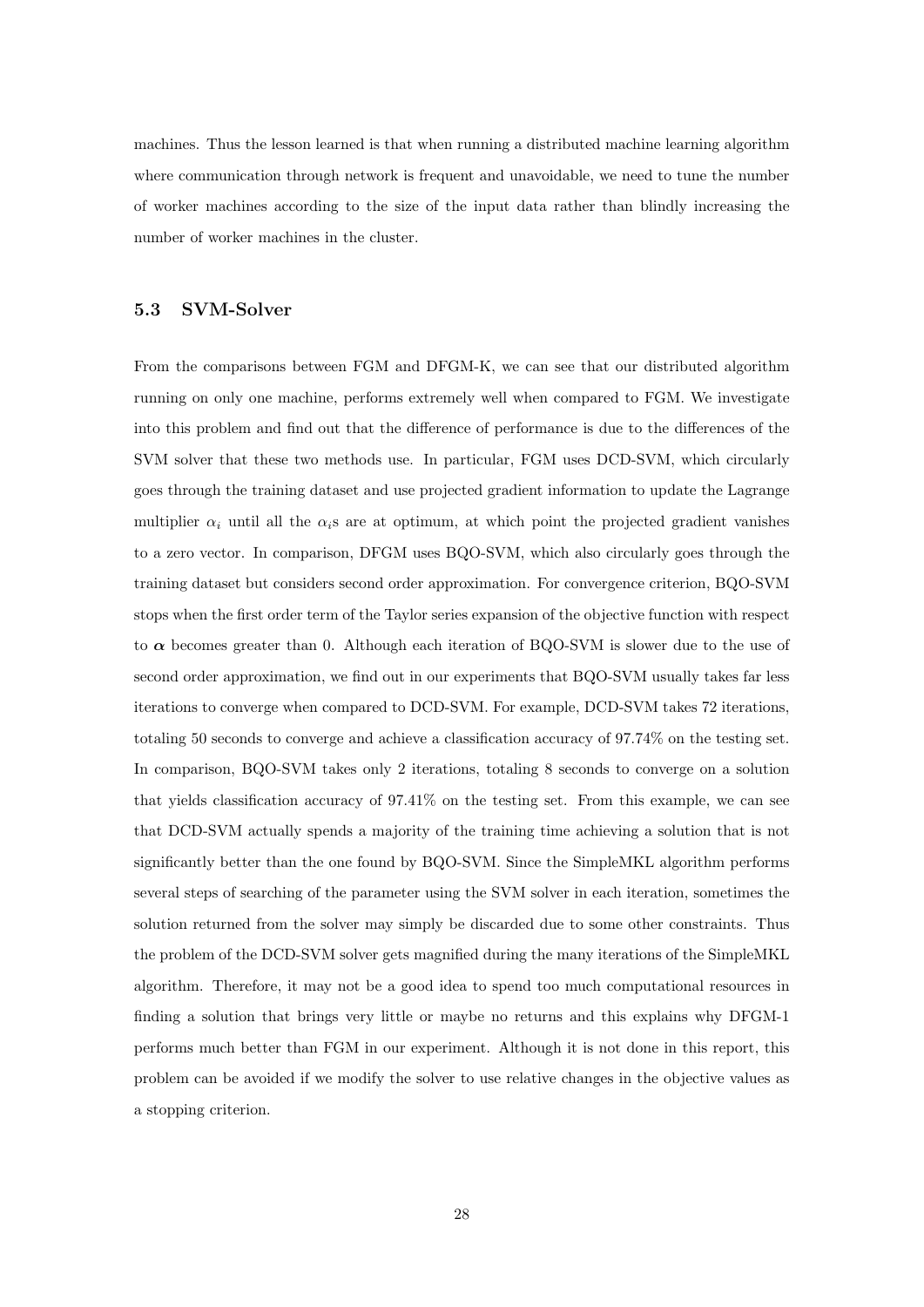# 5.4 Trade-off between Communication and Local Computation

As mentioned in section 3.2.1, each iteration of BQO-SVM involves solving a local SVM problem using the DCD-SVM solver and a communication procedure to synchronize with other worker machines. Thus there is a trade-off between communication cost and local computational cost. If we allow the DCD-SVM more time to find a better solution, then the communication cost will be smaller. On the other hand, if we stop DCD-SVM prematurely, there may be more noises/perturbations in our descent direction and the BQO-SVM algorithm will need more iteration to converge, thus increasing the communication cost. Since for the datasets used in our experiments, BQO-SVM typically takes a few iterations to converge, we set the maximum iteration for DCD-SVM to 1 like the implementation given by [12], which yields faster convergence for BQO-SVM but incurs more communication cost. A possible improvement should be to adopt a more general stopping criterion for DCD-SVM by taking into consideration the maximum number of iterations, the duality gap and the relative changes in the objective values. For tunning of the parameters for the general stopping criterion, we can sample a portion of the input data and list out a similar table as table 3 to determine whether the training time is dominated by communication or by local computation. If the training time is dominated by communication, we can impose a more stringent stopping criterion for DCD-SVM and vice versa.

# 6 Conclusion

In this report, we propose a distributed algorithm to learn a Sparse SVM for feature selection on high dimensional data. By introducing a 0-1 control variable, our method achieves the goal of sparsity while being computationally efficient. The use of 0-1 control variable allows our algorithm to be unaware of the number of features in the input data. By taking advantages of the linear Kernel and cleverly caching important data, we design an efficient and scalable distributed solver for the SVM problem with multiple linear kernels. Finally, by leveraging an efficient distributed computing framework - Husky, and making an implementation choice that reduces the amount of communication between workers, we only need to pay a communication cost that is linear in the number of desired features to scale up the performance in the presence of large scale high dimensional data.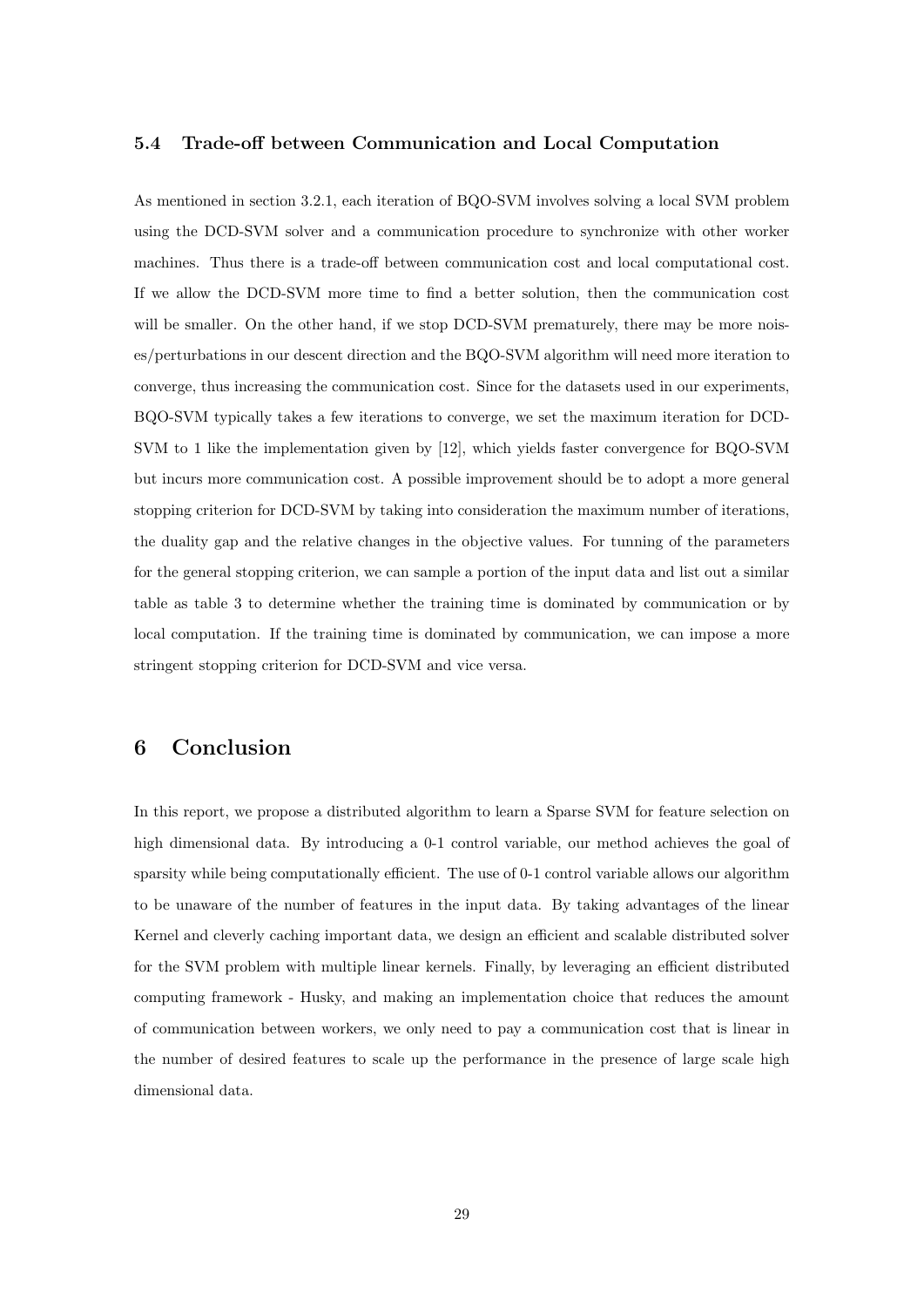# References

- [1] Andrew McAfee, Erik Brynjolfsson, Thomas H Davenport, DJ Patil, and Dominic Barton. Big data. The management revolution. Harvard Bus Rev, 90(10):61–67, 2012.
- [2] Isabelle Guyon and André Elisseeff. An introduction to variable and feature selection. Journal of machine learning research, 3(Mar):1157–1182, 2003.
- [3] Jason Weston, André Elisseeff, Bernhard Schölkopf, and Mike Tipping. Use of the zero-norm with linear models and kernel methods. Journal of machine learning research,  $3(Mar):1439-$ 1461, 2003.
- [4] Paul S Bradley and Olvi L Mangasarian. Feature selection via concave minimization and support vector machines. In ICML, volume 98, pages 82–90, 1998.
- [5] Isabelle Guyon, Jason Weston, Stephen Barnhill, and Vladimir Vapnik. Gene selection for cancer classification using support vector machines. Machine learning, 46(1-3):389–422, 2002.
- [6] Mingkui Tan, Ivor W Tsang, and Li Wang. Towards ultrahigh dimensional feature selection for big data. Journal of Machine Learning Research, 15(1):1371–1429, 2014.
- [7] Matei Zaharia, Mosharaf Chowdhury, Tathagata Das, Ankur Dave, Justin Ma, Murphy Mc-Cauley, Michael J Franklin, Scott Shenker, and Ion Stoica. Resilient distributed datasets: A fault-tolerant abstraction for in-memory cluster computing. In Proceedings of the 9th USENIX conference on Networked Systems Design and Implementation, pages 2–2. USENIX Association, 2012.
- [8] Michael Isard, Mihai Budiu, Yuan Yu, Andrew Birrell, and Dennis Fetterly. Dryad: distributed data-parallel programs from sequential building blocks. In ACM SIGOPS Operating Systems Review, volume 41, pages 59–72. ACM, 2007.
- [9] Apache Hadoop. http://hadoop.apache.org/.
- [10] Fan Yang, Jinfeng Li, and James Cheng. Husky: Towards a more efficient and expressive distributed computing framework. Proceedings of the VLDB Endowment, 9(5):420–431, 2016.
- [11] Mingkui Tan, Li Wang, and Ivor W Tsang. Learning sparse svm for feature selection on very high dimensional datasets. In Proceedings of the 27th International Conference on Machine Learning (ICML-10), pages 1047–1054, 2010.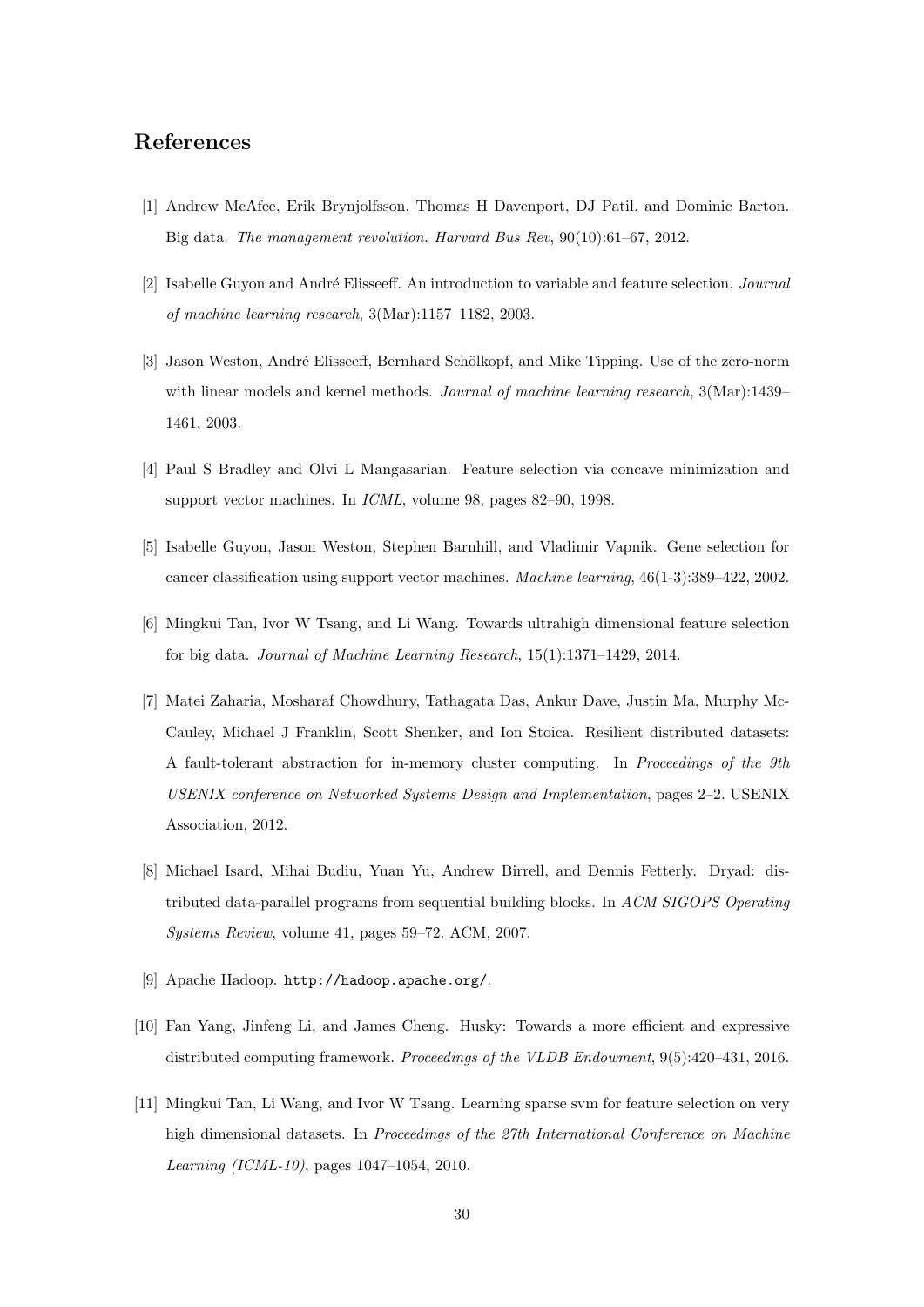- [12] Ching-Pei Lee and Dan Roth. Distributed box-constrained quadratic optimization for dual linear svm. In Proceedings of the 32nd International Conference on Machine Learning (ICML-15), pages 987–996, 2015.
- [13] Cho-Jui Hsieh, Kai-Wei Chang, Chih-Jen Lin, S Sathiya Keerthi, and Sellamanickam Sundararajan. A dual coordinate descent method for large-scale linear sym. In *Proceedings of* the 25th international conference on Machine learning, pages 408–415. ACM, 2008.
- [14] Bernhard E Boser, Isabelle M Guyon, and Vladimir N Vapnik. A training algorithm for optimal margin classifiers. In Proceedings of the fifth annual workshop on Computational learning theory, pages 144–152. ACM, 1992.
- [15] Bernhard Schiilkopf. The kernel trick for distances. Advances in neural information processing systems, 13:301–307, 2001.
- [16] Alain Rakotomamonjy, Francis R Bach, Stéphane Canu, and Yves Grandvalet. Simplemkl. Journal of Machine Learning Research, 9(Nov):2491–2521, 2008.
- [17] Matei Zaharia, Reynold S. Xin, Patrick Wendell, Tathagata Das, Michael Armbrust, Ankur Dave, Xiangrui Meng, Josh Rosen, Shivaram Venkataraman, Michael J. Franklin, Ali Ghodsi, Joseph Gonzalez, Scott Shenker, and Ion Stoica. Apache spark: A unified engine for big data processing. Commun. ACM, 59(11):56–65, October 2016.
- [18] Ashish Thusoo, Joydeep Sen Sarma, Namit Jain, Zheng Shao, Prasad Chakka, Suresh Anthony, Hao Liu, Pete Wyckoff, and Raghotham Murthy. Hive: A warehousing solution over a map-reduce framework. Proc. VLDB Endow., 2(2):1626–1629, August 2009.
- [19] John Platt et al. Sequential minimal optimization: A fast algorithm for training support vector machines. 1998.
- [20] Chih-Chung Chang and Chih-Jen Lin. Libsvm: A library for support vector machines. ACM Trans. Intell. Syst. Technol., 2(3):27:1–27:27, May 2011.
- [21] Justin Ma, Lawrence K. Saul, Stefan Savage, and Geoffrey M. Voelker. Identifying suspicious urls: An application of large-scale online learning. In Proceedings of the 26th Annual International Conference on Machine Learning, ICML '09, pages 681–688, New York, NY, USA, 2009. ACM.